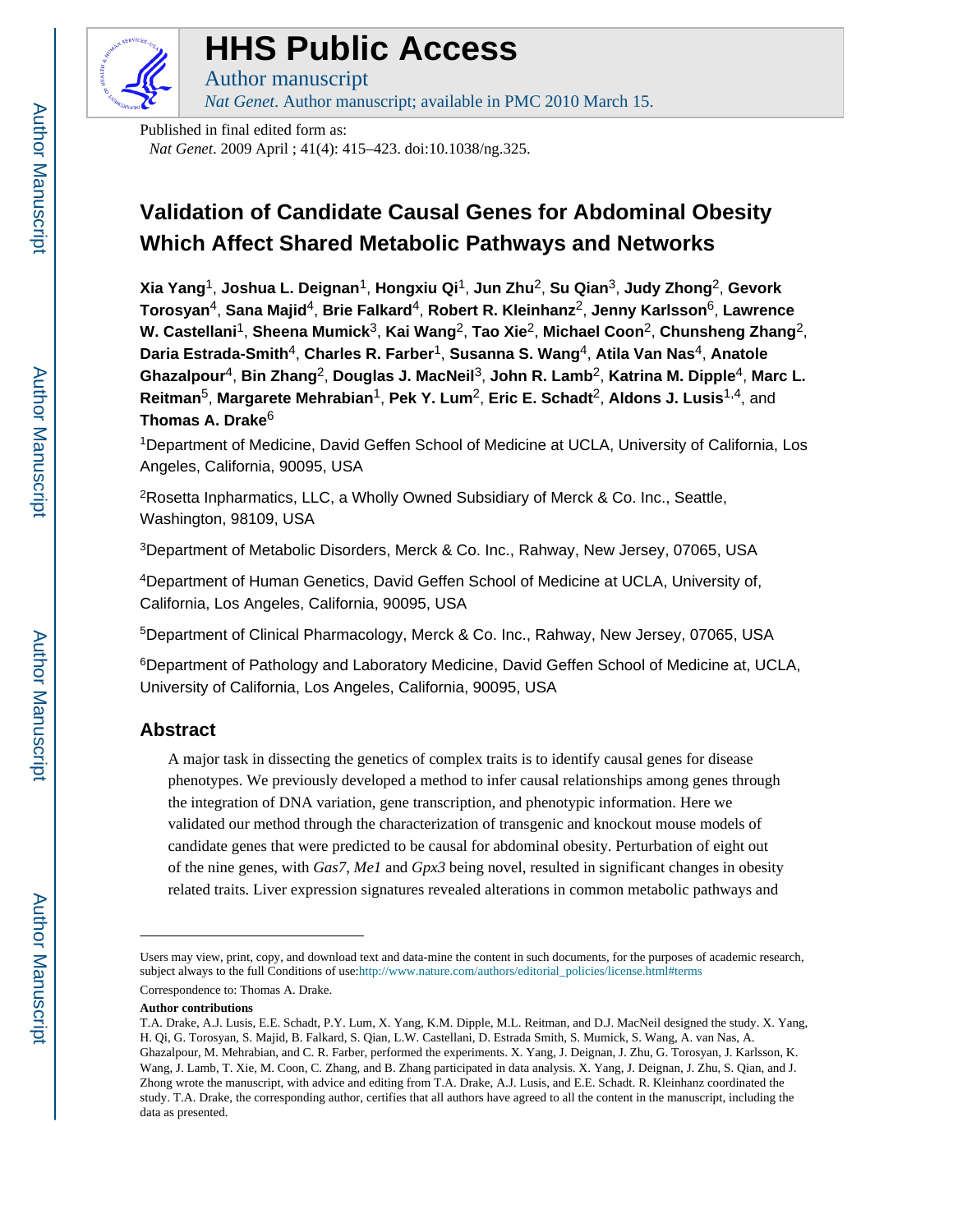networks contributing to abdominal obesity and overlapped with a macrophage-enriched metabolic network module that is highly associated with metabolic traits in mice and humans. Integration of gene expression in the design and analysis of traditional F2 intercross studies allows high confidence prediction of causal genes and identification of involved pathways and networks.

> The discovery of novel genes which contribute to complex human disorders remains a challenge for geneticists. The conventional methodology of determining whether a particular locus is involved in a given disease involves testing for inheritance of specific genomic regions in successive generations of affected individuals. This typically leads to multiple loci (known as quantitative trait loci, or QTLs), each of which contributes modestly to the overall phenotype. Each locus may contain hundreds of genes, making the elucidation of the underlying gene or genes labor intensive and time consuming. Additionally, differentiating genes that are causal for the disease from those that are reactive to the biological alterations resulting from the disease has been difficult.

> The advent of microarray technology has enabled scientists to simultaneously examine alterations in the mRNA levels of thousands of transcripts in a sample. Since microarrays yield quantitative estimates of gene expression changes, the loci that control their expression can be mapped. These loci are known as expression QTLs (or eQTLs). eQTLs that map near the gene and are likely to regulate gene expression in *cis* are termed *cis*-eQTLs 1. Genes with *cis*-eQTLs that are coincident with a clinical disease-related trait QTL (or cQTL) have an increased likelihood of contributing causally to the particular disorder, especially if expression of the gene is correlated with the severity of the disease trait 2,3.

> However, correlation between an expression trait and a clinical phenotype does not imply a causal/reactive relationship due to linked causal mutations, and particular alleles may also influence RNA levels and phenotypes independently, further confounding the analysis. There is unambiguous biological directionality in that DNA changes influence alterations in transcript abundances and clinical phenotypes, so the number of possible relationships among correlated traits can be greatly reduced. For example, among two traits which are correlated and controlled by a unique DNA locus, only three likely relationship models exist, namely causal, reactive, and independent 4,5. Therefore, after constructing a network, one can simultaneously integrate all possible DNA variants and their underlying changes in transcript levels, and each relationship can be supported as being causal, reactive, or independent in relation to a particular phenotype such as obesity. This is referred to as the likelihood-based causality model selection (LCMS) procedure 4.

> Using our LCMS procedure, we have predicted  $\sim$ 100 causal genes for abdominal obesity using an F2 intercross between the C57BL/6J and DBA/2J strains of mice (the BXD cross) 4. In order to validate the predictive power of LCMS, we carried out phenotypic characterization of transgenic or knockout mouse models for nine of the top candidate genes, and report here that in total eight out of the nine genes under characterization were found to influence obesity-related traits. We analyzed liver gene expression signatures of the transgenic and knockout mouse models and demonstrated that all nine genes affect common pathways and subnetworks that relate to metabolic pathways, suggesting that obesity is driven by a gene network instead of a single gene.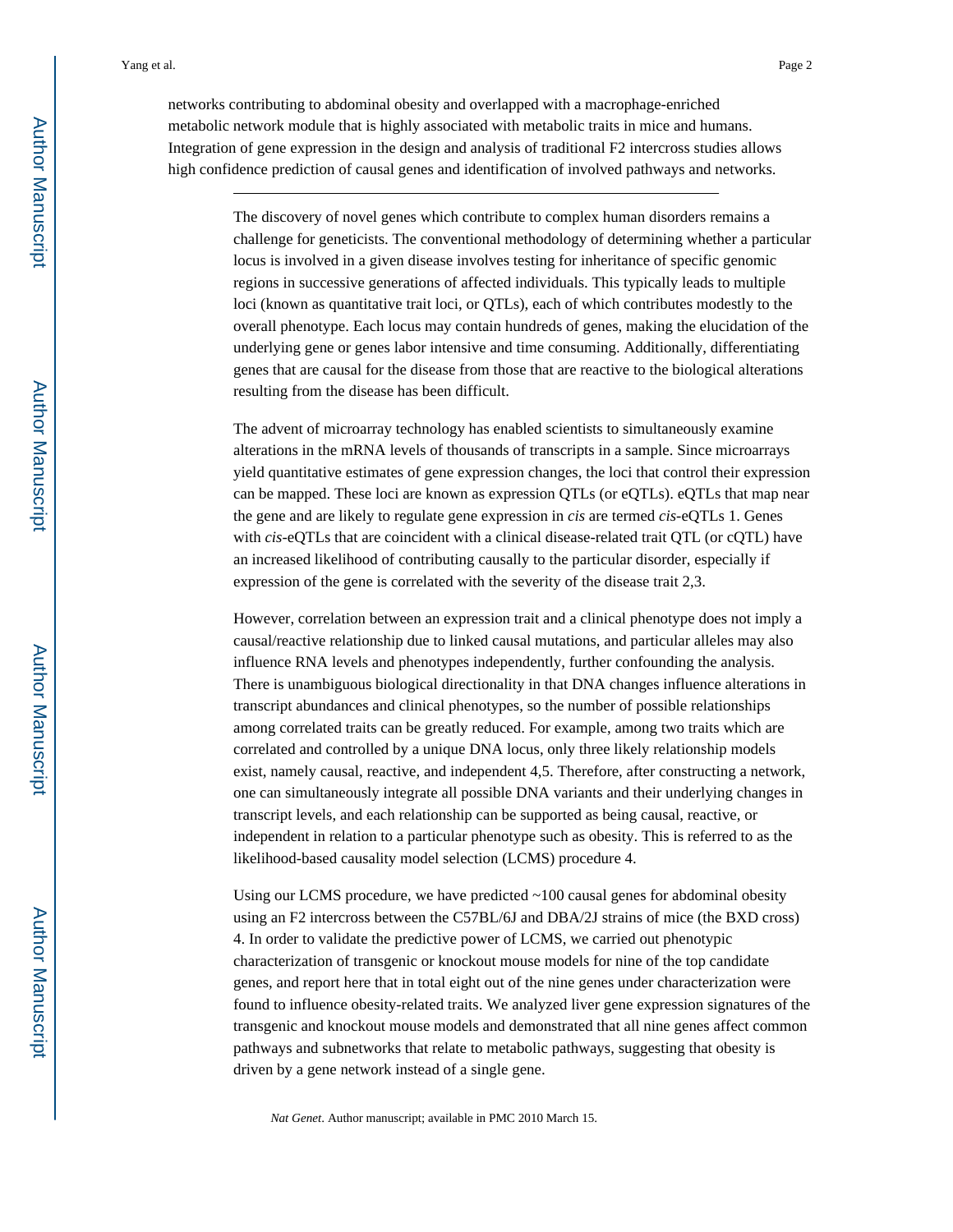# **RESULTS**

Knockout (ko) or transgenic (tg) mouse models for the nine candidate causal genes were constructed or obtained from vendors or institutional investigators 6–8 (Supplementary Table 1). Except for *Gas7* as noted below, transgene expression patterns were similar to those of the endogenous genes 4,7 (Supplementary Fig. 1). We previously demonstrated a preliminary validation of *Zfp90*, *C3ar1*, *Tgfbr2*, *Lactb*, and *Lpl* in modifying adiposity using ko or tg mice 4,9. Here we present additional validation evidence from these mouse models, and the obesity-related phenotypic characteristics, gene expression signatures, and pathway/ network analyses of four additional candidate causal genes: *Gas7* (tg), *Gpx3* (tg), *Gyk* (ko), and *Me1* (ko).

#### **In vivo characterization of mouse models**

We previously showed that *Zfp90* tg mice had a significantly increased fat mass to lean mass ratio 4. Additional phenotyping indicated that *Zfp90* tg mice also had significantly increased body weight, total fat pad mass, adiposity, and retroperitoneal, mesenteric, and subcutaneous fat pad masses (Supplementary Table 2) compared to wt mice. Plasma lipid profiles showed non-significant trends for LDL and other parameters (Supplementary Table 3), but our ability to assess these was limited since *Zfp90* tg mice were unable to breed and only three tg founders were studied.

As described previously, male *C3ar1* ko and male *Tgfbr2* heterozygous ko mice (*Tgfbr2*  homozygous ko animals are not viable) had reduced fat/lean ratio as compared to their wildtype (wt) littermates 4. Analysis of additional mice from both sexes confirmed our previous results (Supplementary Table 2; Figure 1a–1d). Interestingly, female *C3ar1* ko and female *Tgfbr2* heterozygous mice demonstrated opposing trends (Figure 1b and 1d compared to 1a and 1c). Individual fat pad masses were not significantly different between *Tgfbr2*  heterozygotes and wt, although males and females retained the opposite trends (Supplementary Table 2). Similarly, male and female *C3ar1* ko mice retained the opposite trends in individual fat pad masses, (Supplementary Table 2), suggesting the existence of a sex-by-genotype interaction for *C3ar1* and *Tgfbr2*. Female *Tgfbr2* heterozygous ko also exhibited a significant increase in endpoint free fatty acids, but no significant alterations were seen in endpoint lipid levels for *C3ar1* ko (Supplementary Table 3).

Heterozygous *Lpl* ko mice were previously shown to have increased adiposity 9. Male but not female heterozygotes also had significantly increased fat pad weights compared to controls (Supplementary Table 2). Both male and female heterozygous mice had significantly increased endpoint triglycerides. Females also exhibited increased unesterified and total cholesterol levels (Supplementary Table 3).

The increased adiposity of *Lactb* tg mice noted previously 9 was confirmed in an additional *Lactb* tg line in female mice, but not in males (Supplementary Figs. 2a and 2b). Neither male nor female tg mice showed alterations in individual fat pad weights or lipid levels (Supplementary Tables 2 and 3).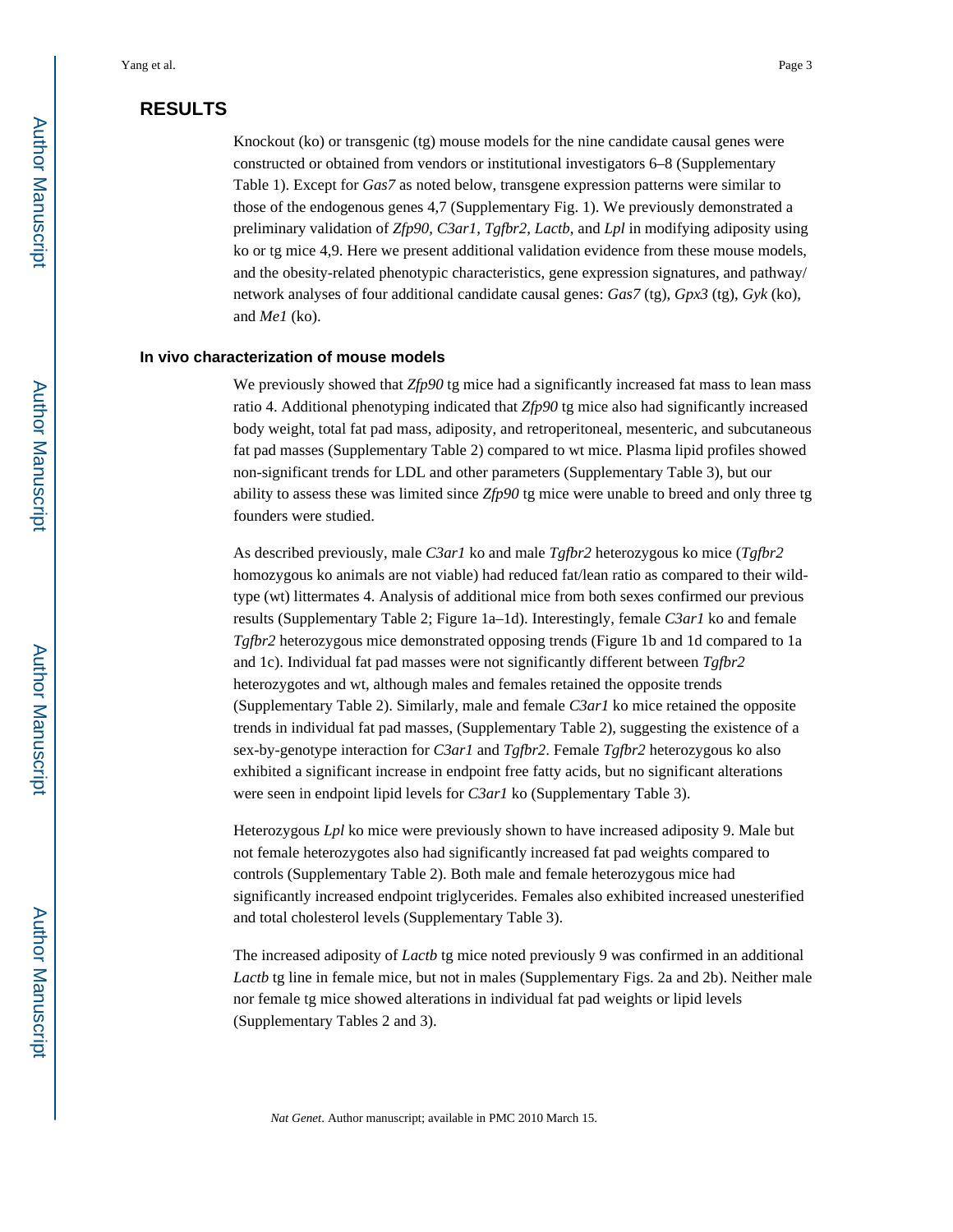*Gas7* tg mice were constructed as described in the Methods. Expression of the human transgene was found in all tissues analyzed except for the spleen, while the endogenous mouse *Gas7* was only expressed significantly in the brain (Supplementary Fig. 1b). Male but not female *Gas7* tg mice showed significantly decreased fat/lean ratio as compared to wt littermates (Figure 1e and 1f), which were confirmed in an additional independent *Gas7* tg line (Supplementary Figs. 2c and 2d). Male *Gas7* tg also had significantly decreased body weight, gonadal fat pad weight, and total fat pad weight, and females had significantly decreased mesenteric fat pad weight (Supplementary Table 2). Moreover, male *Gas7* tg showed significantly reduced triglycerides, unesterified cholesterol, and glucose levels and significantly increased endpoint total cholesterol and HDL levels, while female tg mice showed only significantly reduced unesterified cholesterol levels (Supplementary Table 3).

For *Gas7* tg males, the difference in adiposity appeared at the first measurement time point at 11 weeks of age and the increase in the difference with age was not as obvious as in the other models. To assess a possible embryonic effect of the tg, we measured body weights of male Gas7 mice at weaning (3 weeks) and found that these were not significantly different than littermate controls for both transgenic lines. The body weights at weaning from the *Gas7* transgenic line analyzed in Figure 1e are presented as Supplementary Figure 2e.

*Gpx3* male but not female tg mice showed a significant decrease in fat/lean ratio growth compared to controls (Figures 1g and 1h). No differences in individual fat pad weights were seen (Supplementary Table 2). Female *Gpx3* tg mice showed increased endpoint total cholesterol and HDL levels as compared to female controls (Supplementary Table 3).

*Gyk* is located on the X chromosome, and knockout males die by 4 days of life, while homozygous females are likely embryonic lethal 8. Therefore, only *Gyk* female heterozygous mice were characterized. There were no significant alterations in fat/lean ratio as compared to their wt littermates (Supplementary Fig. 2f), nor in individual or total fat pad weights (Supplementary Table 2). They did, however, exhibit decreases in free fatty acids and glucose levels (Supplementary Table 3).

The *Me1* ko mice were characterized at a separate facility where the growth curves of body weight instead of adiposity were recorded while mice were on several different diets including a medium high fat diet (44.9% Kcal from fat) and a high sucrose diet (76.5% kcal from carbohydrate). Both male and female *Me1* ko mice on a medium high fat diet demonstrated decreased body weight (Figure 1i and 1j). A similar trend was also observed in male though not female ko mice on a high sucrose diet (Supplementary Figs. 2g and 2h). We measured adiposity by NMR at the beginning and the end of the diet period in the *Me1* mice fed on high fat and high sucrose diets and did not find significant differences in initial or endpoint adiposity in mice on either diet (Supplementary Figs. 2i and 2j), though there was a trend of reduced endpoint fat mass as determined by NMR in male ko mice on high sucrose diet (7.61  $\pm$  0.31 in ko and 6.75  $\pm$  0.26 in wt; p=0.06), consistent with the decreased body weight. *Me1* ko mice on high fat but not a high sucrose diet showed a significant difference in food intake (males only) relative to littermate controls (Supplemental Figure 3). Thus, food intake alone cannot account for the significantly decreased body weight in *Me1* ko mice.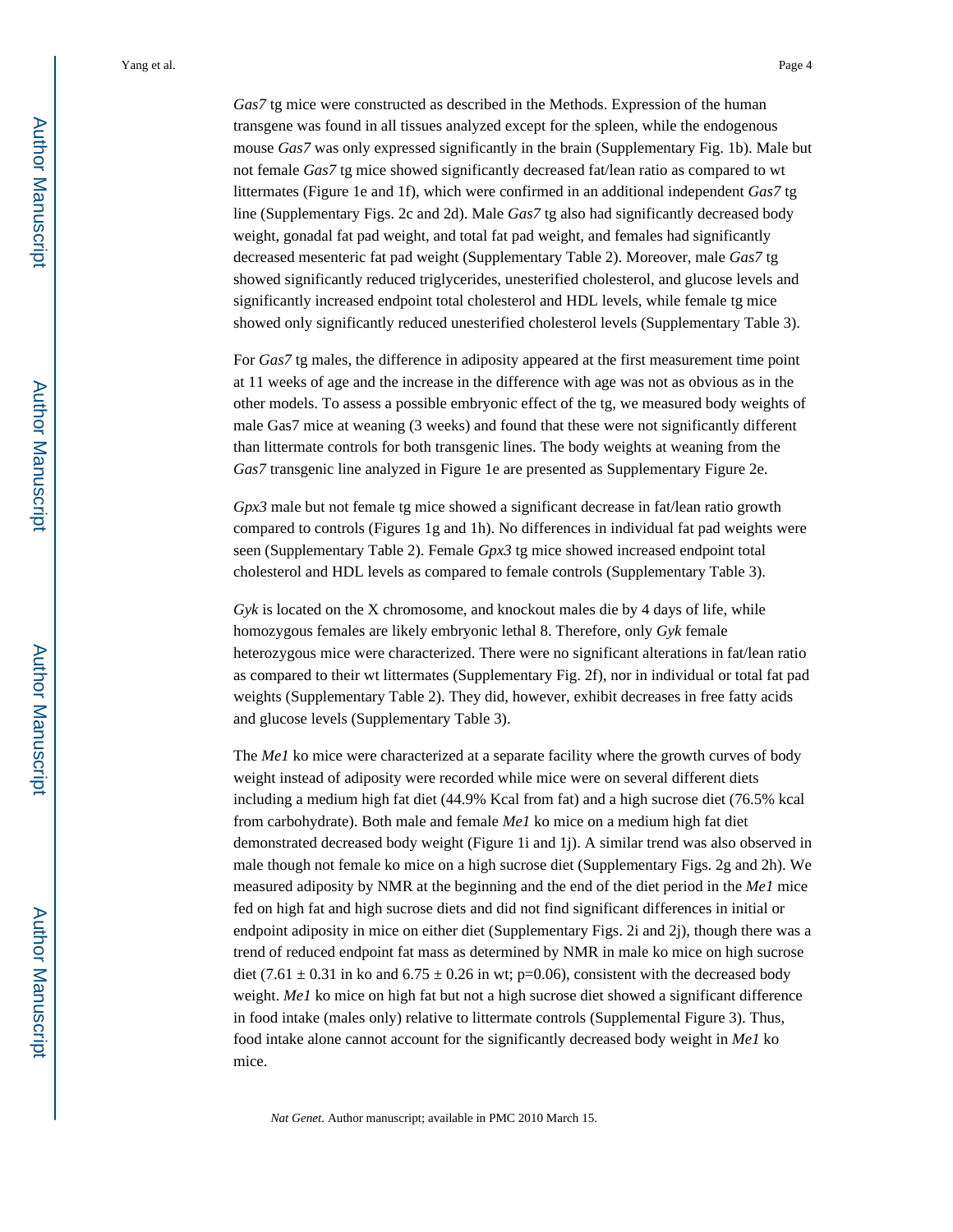#### **Gene expression profiling of mouse models**

In order to explore the mechanisms underlying the observed phenotypic changes, we profiled male liver tissue from each mouse model (with the exception of the *Gyk* female ko) to obtain gene expression signatures for each of the individual candidate causal genes. As shown in Table 1, at  $p<0.05$  (t test), we observed hundreds to thousands of genes whose expression levels were altered in the livers of each of the tg or ko mouse strains compared to their wt littermate mice. The false discovery rate (FDR) ranged from 1.9%–86% at this pvalue cutoff. The high FDR values in most of the profiling experiments are likely due to the relatively small number of mice  $(n=3 \text{ to } 9)$  involved. The signature genes can be found in Supplementary Tables 4–12. We reasoned that although the relatively high levels of FDR would influence the confidence in individual signature genes identified, they should have less impact on the pathway analyses discussed below.

Two complementary methods, including Fisher's exact test-based enrichment analysis of the Gene Ontology (GO) functional categories 10, Panther pathways 11, or Ingenuity canonical pathways (Ingenuity® Systems, [www.ingenuity.com](http://www.ingenuity.com)), and Gene Set Enrichment Analysis (GSEA) of curated functional gene sets from public databases based on weighted Kolmogorov–Smirnov-like statistics 12 were used to analyze the functional relevance of the liver gene expression profiles to the phenotypic traits.

The liver gene signatures from these mouse models are enriched for many overlapping metabolic pathways (Table 1; Supplementary Table 13). Multiple mouse models showed enrichments for pathways related to steroid, fatty acid, amino acid, and glutathione metabolism pathways, as well as purine metabolism, the pentose phosphate pathway, and IL-10 signaling. Previously, we reported 13 TCA cycle-centered metabolic pathways as being differentially affected in fat and lean mice from the F2 DBA/J and C57BL/6J intercross 13. As depicted in Figure 2, two or more over-represented metabolic pathways identified for each strain of mice in the current study overlapped with these previously described pathways. Therefore, the causal genes identified by the LCMS procedure and tested in this study likely affect adiposity by modifying similar obesity-related pathways. Moreover, as shown in Table 2, the signature genes from each of the mouse models overlap significantly with the signature genes identified from one or more of the other mouse models.

### **Overlap between liver signature genes from mouse models and a macrophage-enriched metabolic network (MEMN)**

Based on the co-expression networks constructed from liver and adipose tissues collected from a mouse cross between C57BL/6J (B6) and C3H/HeJ on an apolipoprotein E null background (BXH/apoE), we previously identified a macrophage-enriched metabolic network (MEMN) that is highly associated with metabolic traits and appears to be of macrophage-derived origin 9. Five of the nine genes under validation, namely, *Zfp90*, *Lactb*, *Lpl*, *C3ar1*, and *Tgfbr2*, are within this MEMN subnetwork. In addition, the liver gene signatures derived from five out of the nine validation mouse models, *Zfp90* tg, *Gpx3* tg, *Lpl*  ko, *C3ar1* ko, and *Tgfbr2* ko, significantly overlapped with MEMN genes (Table 2). Recall that these candidate genes were identified as causal genes for obesity from a C57BL/6  $\times$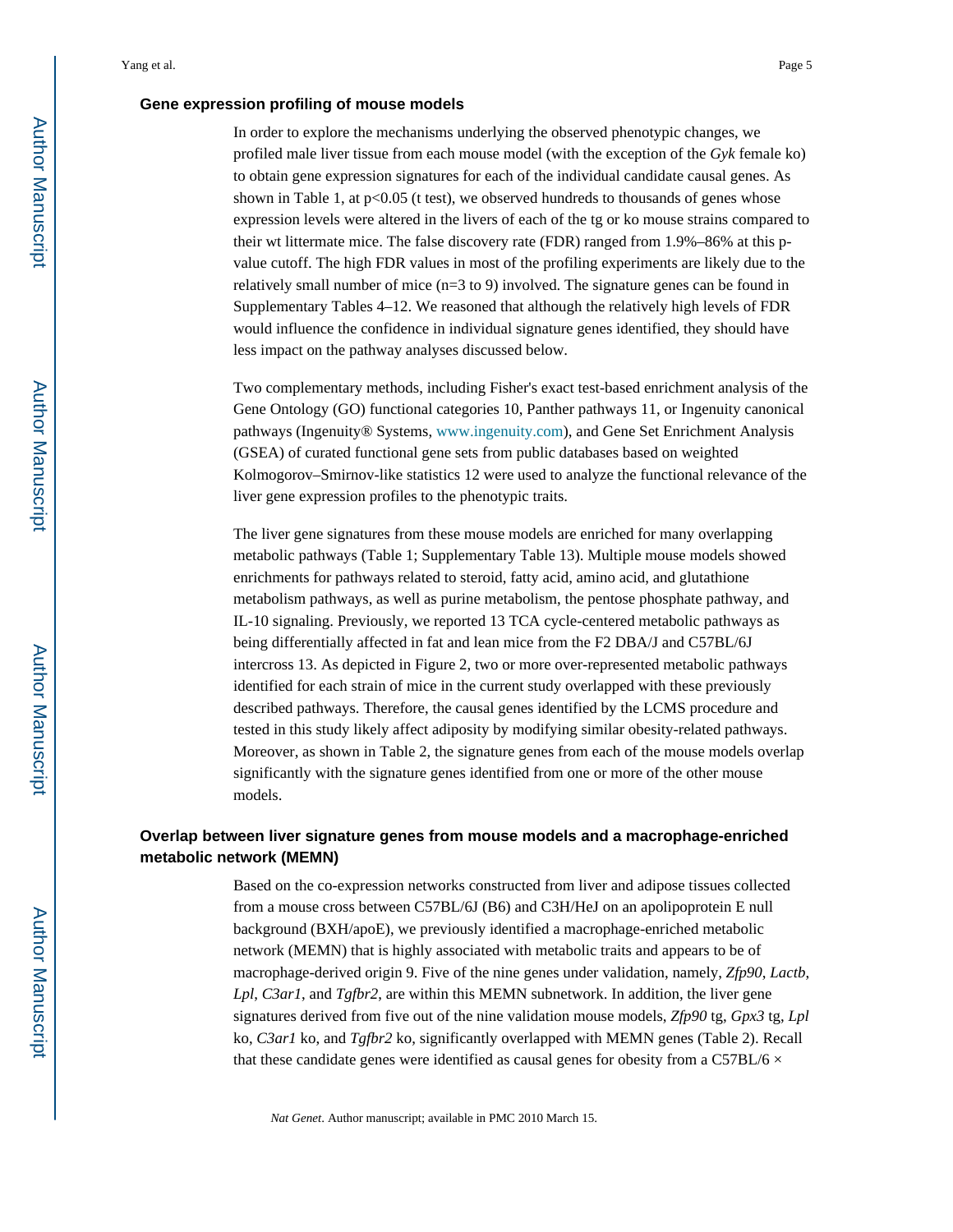DBA/2J cross. Now, in a different mouse cross setting (BxH/apoE), many of these candidate genes and their downstream genes are confirmed to be within or highly overlap with a coexpression subnetwork that is relevant to obesity, diabetes, and atherosclerosis traits. Furthermore, we recently uncovered a human MEMN which is associated with obesityrelated traits and contains extensive overlap with the mouse MEMN we describe here 14. Therefore, it is not surprising to find *C3AR1*, *LACTB*, and *LPL* as well as the previously characterized *HSD11B1* 15 among the human MEMN network genes, further highlighting the shared networks between mice and humans and suggesting a common mechanism leading to the development of obesity.

#### **Bayesian network analysis of liver signatures in mouse models**

As the sample sizes for defining perturbation signatures were small, the quality of the signatures derived could be noisy, thus limiting our ability to see additional significant overlaps between these signatures. To overcome the problem of noisy signatures, we projected them onto our liver transcriptional Bayesian network and then compared the subnetworks around the signatures instead of signatures themselves 16.

We previously described a method to reconstruct probabilistic, causal Bayesian networks by integrating genetic and gene expression data 4,17. A liver transcriptional network was constructed based on three F2 intercross populations derived from the C57BL/6J, C3H/HeJ, and CAST/Ei strains described previously 18 (see Methods). For each perturbation signature, we extracted the largest connected subnetwork in the whole liver transcriptional network as described 19 (see Methods). All of these subnetworks overlapped significantly with one another and with the MEMN module (Table 3), again suggesting that all causal genes affect a common pathway.

A core subnetwork consisting of 637 genes (Figure 3; Supplementary Table 14) was identified to be common in at least five of the nine perturbation signature subnetworks, while there was no gene that was common in at least five of the nine perturbation signatures themselves. Genes in this core subnetwork were significantly enriched in many GO biological processes (Table 4), and also significantly overlapped with the coexpression module MEMN described above. The core subnetwork consisted of *Zfp90*, *Lactb*, and well known key regulators for fatty acid and lipid metabolism *Insig1* and *Insig2* 20,21, and many classic cholesterol and fatty acid metabolic genes such as *Hmgcs1*, *Sqle*, *Dhcr7*, and *Fasn*. This suggests that the possible mechanism of the nine candidate causal genes giving rise to the obesity phenotype is through perturbations of this core subnetwork.

#### **Relationship to human genome-wide association findings**

Recent genome-wide association studies (GWAS) have identified more than ten loci that are associated with obesity-related traits 22–28. These loci include the highly replicated ones such as *FTO* and *MC4R* as well as the less replicated ones such as *INSIG2*, *GNPDA2*, *TMEM18*, *NEGR1*, and *SH2B1*. Although none of the nine causal genes that we have tested are within the obesity GWAS findings, the obesity GWAS gene *INSIG2* is within the core subnetwork that we identified, and *LPL* has been associated with triglyceride and HDL traits in GWAS 29,30.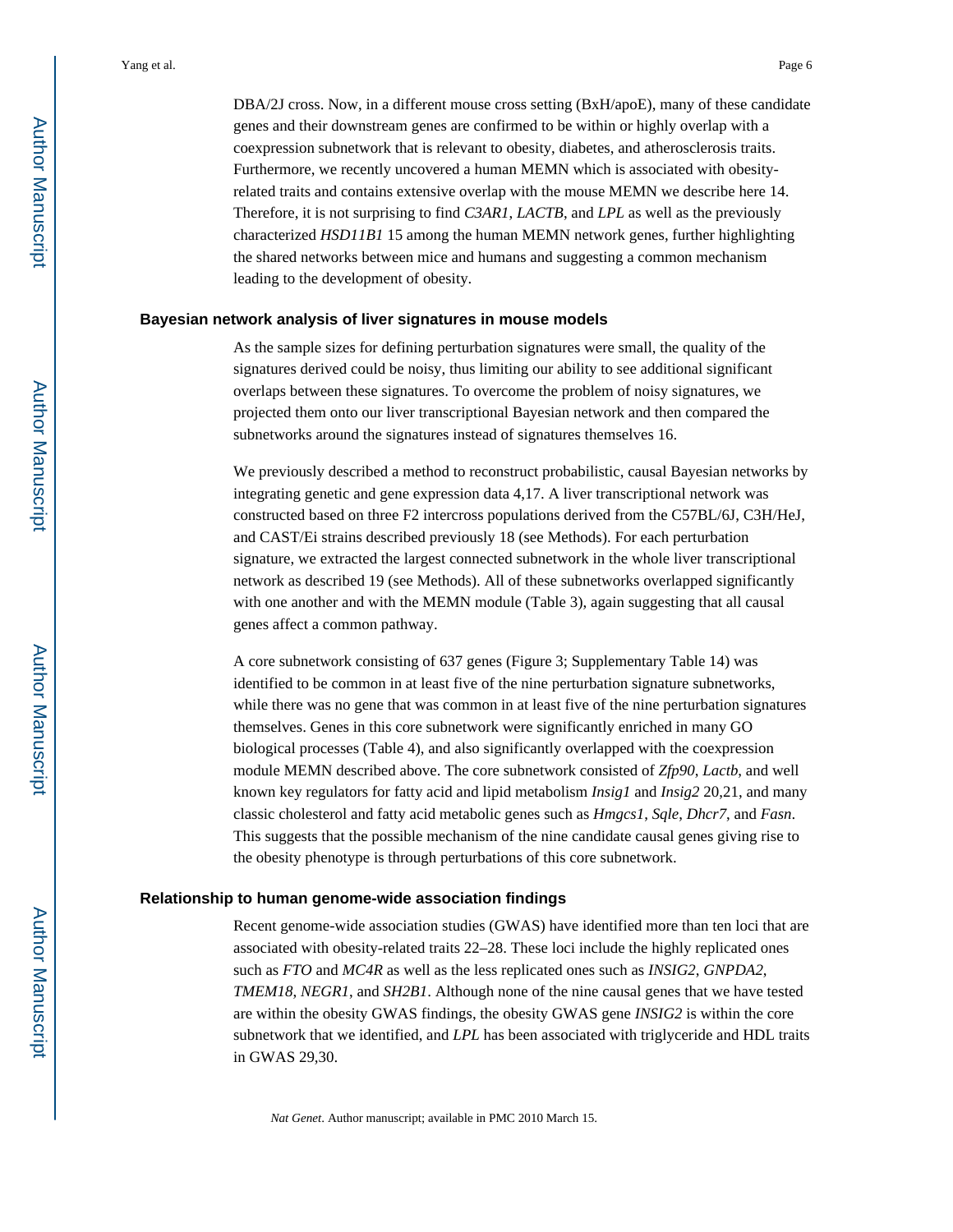One way to link our study to human GWAS is to test whether the causal genes we identified in mouse are enriched for harboring variations in human populations that show evidence of association (for example, low p values that may not reach the stringent threshold required for genome-wide significance) with obesity traits. Utilizing data from the Broad Institute GWAS control population 31, we tested the 667 core subnetwork genes for enrichment of neighboring SNPs (termed *cis*-SNPs) with low body mass index (BMI) association p values (see Methods for details). We did not find any enrichment for *cis*-SNPs with low association p values to BMI among the genes composing the full core sub-network set. However, when the 102 mouse MEMN genes within the core sub-network were considered, we did observe a significant enrichment for SNPs with low association p values to BMI.

Specifically, 12.5% (267 out of 2132) of *cis*-SNPs selected from the 102 mouse MEMN genes in the core subnetwork reached an BMI association cutoff of p<0.1, as compared to an average of 10.4% [95% confidence interval (CI): 7.9% to 12.6%] in the *cis*-SNPs derived from  $10<sup>5</sup>$  sets of randomly selected 102 genes by permutation. The enrichment p value was 0.031, defined as the probability of obtaining the observed result or even more extreme under random sampling. In addition, the average log of association p values (logP) for the *cis*-SNPs of the 102 mouse MEMN core subnetwork genes is −1.11, as compared to an average of  $-1.00$  [95% CI:  $-1.10$  to  $-0.91$ ] in the 10<sup>5</sup> random sets (p=0.010). The comparison of the percentage of low association p values and the average logP between the mouse MEMN core subnetwork genes and the  $10<sup>5</sup>$  random gene sets are shown in Supplementary Figures 4a and 4b, respectively.

# **DISCUSSION**

As summarized in Table 5, genetic perturbation of eight out of the nine (~90%) candidate genes which were predicted to be causal for obesity in mice using our LCMS procedure caused significant alterations in fat/muscle ratios as well as relevant changes in body weight, adiposity (total fat/body weight), individual fat pad masses or plasma lipids. Furthermore, we identified corresponding changes in the liver expression of genes involved in metabolic pathways previously identified to be differentially regulated between fat and lean mice 13. Therefore, a large majority of the candidate causal genes for abdominal obesity predicted by LCMS were validated at both a phenotypic and a gene expression level. The liver gene expression signature genes from the validation mouse models highly overlapped with one another and with the metabolic trait-associated MEMN module genes. All of these causal candidate genes were found to impact a common liver transcriptional subnetwork that is enriched for GO metabolic pathways and the MEMN module. These multiple lines of evidence suggest that the perturbation of these predicted causal genes influences obesity via a common functional mechanism.

Interestingly, sex specificity in phenotypic effect was common, and we observed opposing effects on abdominal obesity between the sexes in *C3ar1* ko and *Tgfbr2* heterozygous ko mice. Sex hormones can affect *Tgfbr2* expression 32, and C3a stimulates the release of ACTH, which is involved in the production of androgens 33. Down-regulation of both genes in the ko mouse models may alter the impact of sex hormones and lead to sex-specific phenotypes.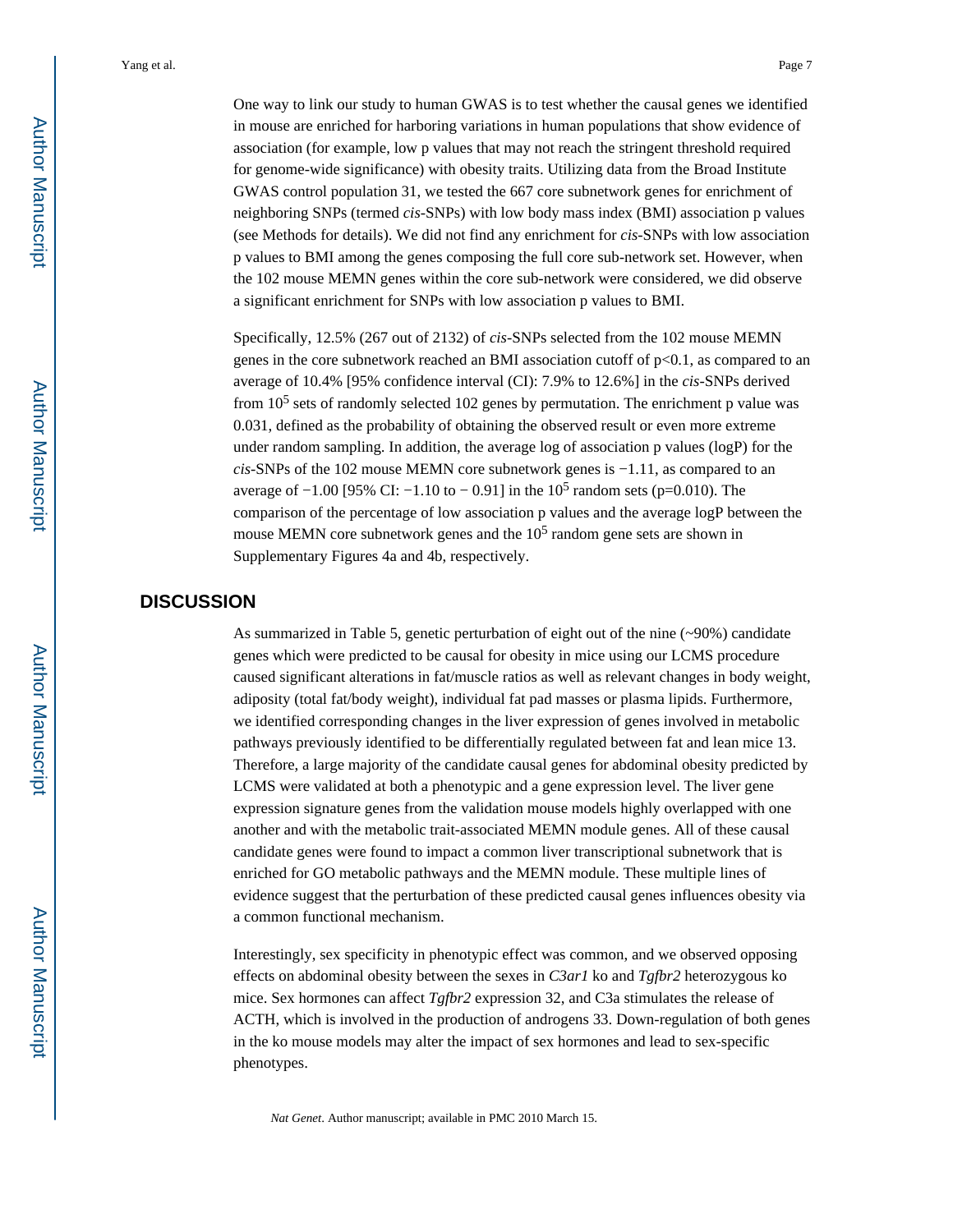Among the newly validated genes, *Gas7* was originally identified as a gene that was expressed in serum-starved NIH3T3 cells, and its protein structure resembles Oct2 and synapsins, which are involved in neuronal development and neurotransmitter release, respectively 34,35. It is selectively expressed in mature cerebral cortical, hippocampal, and cerebellar neurons 35. Our studies now indicate relevance of this gene to fat metabolism and other previously unknown pathways such as the insulin signaling pathway.

*Gpx3* is involved in cellular protection against oxidative damage through the reduction of peroxides 36. The cytosolic isoform of *Gpx3*, *Gpx1*, has been associated with obesity 37, and recently the dysregulation of *Gpx3* in the plasma and adipose of obese subjects has been implicated in the increase in inflammatory signals and oxidative stress and hence obesityrelated metabolic disorders 38. Our study provides primary evidence that *Gpx3* is a causal gene for obesity and supports that *Gpx3* overexpression modifies insulin resistance 38. Although the magnitude of the effect of *Gpx3* tg on phenotype was relatively weak (Figure 1g and 1h), the liver gene expression signature from the *Gpx3* animals highly overlaps that of *Gas7*, *Lactb*, *Gyk*, and *Lpl* as well as significantly overlaps the MEMN genes (Table 2), suggesting that *Gpx3* is causally affecting abdominal obesity along with the other genes validated in our study. The weak phenotypic validation might be a result of low copy number of the transgene 7 and susceptibility to compensatory mechanisms in gene networks 9.

*Me1* encodes a cytosolic NADP(+)-dependent enzyme involved in the regeneration of pyruvate from malate back to the mitochondria, forming a link between the glycolytic pathway and the citric acid cycle 39. By assisting with the release of acetyl-CoA and NADPH from the mitochondria into the cytosol, they are made available for *de novo* fatty acid biosynthesis and other metabolic processes. *Me1* is considered lipogenic and altered levels of Me1 enzyme activity has been associated with obesity mouse and rat models 40,41. Recently, *Me1* was identified as a primary candidate gene underlying a porcine QTL associated with backfat thickness 42.

*Gyk* encodes an enzyme responsible for the metabolism of endogenous and dietary glycerolipids 8. Deficiency in *Gyk* has been linked to altered fat and lipid metabolism 8,43, and deficiency in *Aqp7* which elevates *Gyk* expression has been associated with obesity development 44. In this study, we did not validate this gene at the phenotypic level. However, pathway analysis of the liver *Gyk* signature indicated that 5 out of 13 of the metabolic pathways previously linked to fat content were affected, and the *Gyk*  heterozygous ko liver signature highly overlapped with the signatures derived from mouse models of other validated genes including *Gas7*, *Gpx3*, *Lactb*, and *Me1*, supporting a causal role. The lack of phenotypic validation might be a result of insufficient perturbation represented by the heterozygous ko.

When directly comparing our causal genes with the findings from the recent human GWAS studies, we only found limited overlaps. We reason that the GWAS genes/loci represent the *cis* variations in human population that confer disease risk, whereas by requiring multiple overlapping loci between the expression and fat mass traits in our LCMS method we implicitly required the causal genes to be affected in *trans* by a given genetic locus and then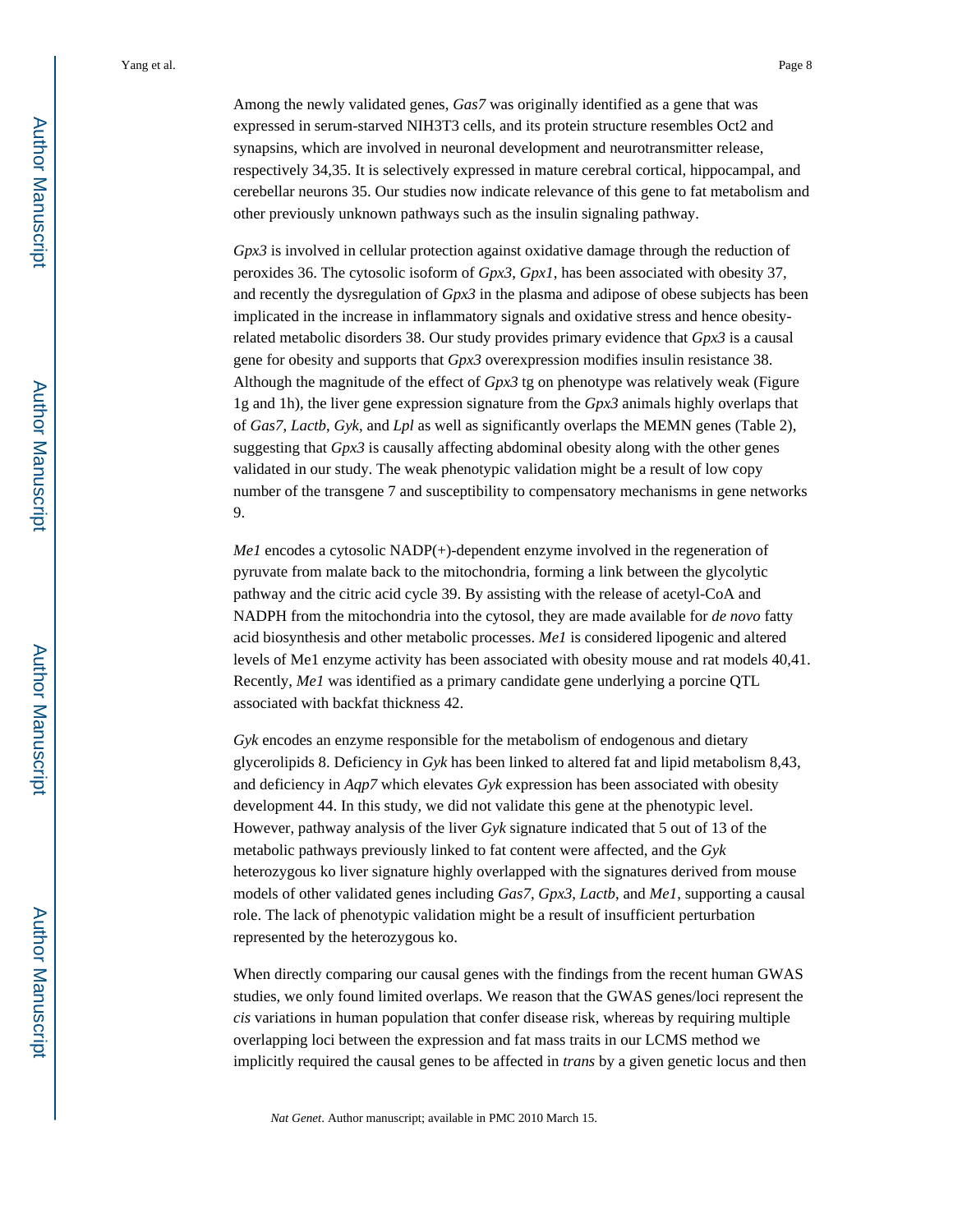cause variations in the obesity traits. Thus, it is not surprising to observe a limited overlap between the GWAS genes and the mouse causal genes we have identified. The causal genes that are affected by DNA variation in *trans* may not have been identified in the GWAS because the signals were too subtle to detect with the current scale, yet are still of interest because they are supported as causal. The fact that we found a weak enrichment for SNPs with low association p values to BMI from the Broad Institute GWAS population 31 when the mouse MEMN genes within the core subnetwork were considered supports this hypothesis.

In summary, we have validated the majority of the top genes predicted to be causal for abdominal obesity through phenotypic characterization and gene expression profiling, thus supporting the LCMS as a powerful tool in predicting causal genes for diseases. Although the genes are seemingly disparate, each appears to affect metabolic pathways that are linked to the TCA cycle. Future directions include the application of these network approaches to additional relevant tissues such as adipose, with incorporation of potential cross-tissue interactions, as well as environmental variations. Also, the investigation of negative predictive value of the LCMS procedure would be of value, though this is a more complicated problem than it appears on the surface, given that a list of LCMS predicted causal genes from one tissue is by no means comprehensive as many tissues are involved in the regulation of body fat. Considering that a large number of genes influence body weight, focusing on pathways and networks rather than pinpointing individual genes may be more efficient in elucidating the pathogenesis of obesity and the development of novel treatments.

# **METHODS**

#### **Construction of mouse models**

Details regarding the *Gas7* transgenic and *Me1* knockout mouse models can be found in the Supplementary Methods. The *Zfp90*, *Lactb*, and *Gpx3* transgenic and *Gyk* and *Lpl* knockout mouse models were constructed as described previously 4,6–8. *Tgfbr2* and *C3ar1* knockout mouse models were obtained from Deltagen as described previously 4.

#### **Breeding and genotyping of mice**

All mice except *Me1* mice were bred at UCLA and were fed a 4% chow diet (Harlan Teklad 7017; 4% fat, 0% cholesterol) *ad libidum* and maintained on a 12 hour light/dark cycle. Genomic DNA was isolated from ear and tail samples using a DNeasy kit (Qiagen, CA) and genotyped using PCR. All reactions were carried out using initial enzyme activation at 95°C for 5 minutes, followed by 35 cycles at 95°C for 30 seconds, 56°C for 30 seconds, and 72°C for 1 minute, and finished with an extension at 72°C for 7 minutes. A detailed method for breeding and genotyping *Me1*−/− mice has been described by Qian et al 41.

#### **Phenotypic characterization of the mouse models**

Starting at 11 weeks of age, mice (except *Me1* ko) were fed a 6% chow diet (Harlan Teklad 7013; 6.25% fat, 0% cholesterol) for 12 weeks. Each mouse was monitored for body weight and evaluated by NMR (Brucker Minispec) for body weight composition including lean mass, fat mass and water content over the course of the diet every two weeks. At the end of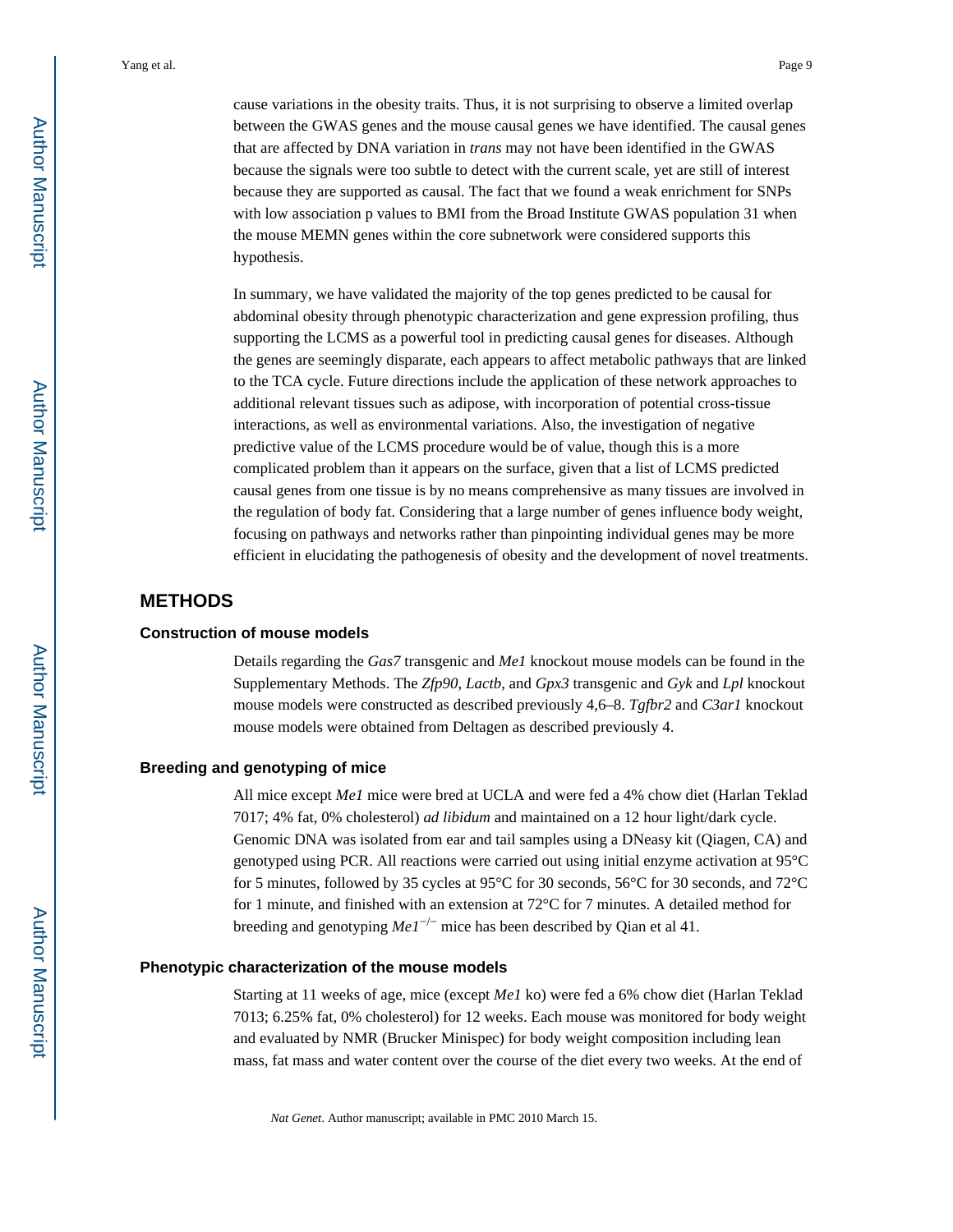the 12-week diet, mice were sacrificed using  $CO<sub>2</sub>$  asphyxiation. Gonadal (fat surrounding the gonads), retroperitoneal (fat beneath the kidneys), mesenteric (fat attached to the intestines), and subcutaneous (fat below the surface of the skin on the thighs) fat pads were collected and weighed. Liver was collected for RNA profiling. All procedures were done in accordance with the current National Research Council Guide for the Care and Use of Laboratory Animals and were approved by the UCLA Animal Research Committee. Additional details regarding the characterization of the *Gpx3* and *Me1* mice can be found in the Supplementary Methods.

#### **Analysis of phenotypic data**

The Student's t-test was used to analyze the differences in the phenotypic traits between tg or ko animals and their wt littermate controls. The significance level was set to p<0.05. Significance of the difference in the growth curves of fat/muscle ratio between tg/ko and wt controls for all mouse models except *Me1* ko mice and in growth curves of body weight for *Me1* mice was determined using an autoregressive method described previously to enhance the power of difference detection by leveraging multiple repeated measures over a number of time points for each animal 4.

#### **RNA sample preparation and microarray processing**

For the liver tissues from the *Zfp90* transgenics, the *Tgfbr2* heterozygous ko, the *C3ar1* ko, the *Lpl* heterozygous ko, the *Me1* ko, and each of their respective littermate control mice, RNA preparation and array hybridizations were performed at Rosetta Informatics. For *C3ar1*, *Tgfbr2* and *Zfp90* mouse strains, the custom ink-jet microarrays used in this study were manufactured by Agilent Technologies (Palo Alto, CA) and consisted of 23,574 noncontrol oligonucleotides extracted from mouse Unigene clusters and combined with RefSeq sequences and RIKEN full-length cDNA clones. For *Lpl* and *Me1* mouse strains, the Agilent array consisted of 39,556 non-control probes representing 37,687 genes. For *Gas7* tg, *Gpx3*  tg, *Lactb* tg, and *Gyk* female heterozygous ko, microarry profiling of the liver tissues was performed using Illumina MouseRef-8 beadchips. Each beadchip contained 24,886 oligonucleotide probes (849 control and 24,837 non-control) designed based on the Mouse Exonic Evidence Based Oligonucleotide (MEEBO) set, the RIKEN FANTOM 2 database, and the NCBI Reference Sequence (RefSeq) database. Additional details can be found in the Supplementary Methods. All expression data have been submitted to GEO database under the Super-series accession number GSE12000.

#### **Selection of active or expressed gene sets based on microarray profiling**

As a limited number of mice (n=3–9) per mouse model was used for gene expression profiling and the statistical power was low considering the large number of multiple tests for tens of thousands genes, we restricted attention to the subsets of genes that are more biologically relevant. The Agilent arrays do not provide a measure of "presence" or "absence," and therefore, we selected set of "most transcriptionally active genes" for mouse models profiled with Agilent arrays using the program Resolver 3,45,46. The active genes were defined as those with significance level  $p \le 0.05$  (as determined by error model 3,45,46) in at least 10% animals for each strain of mice including both tg/ko and controls. These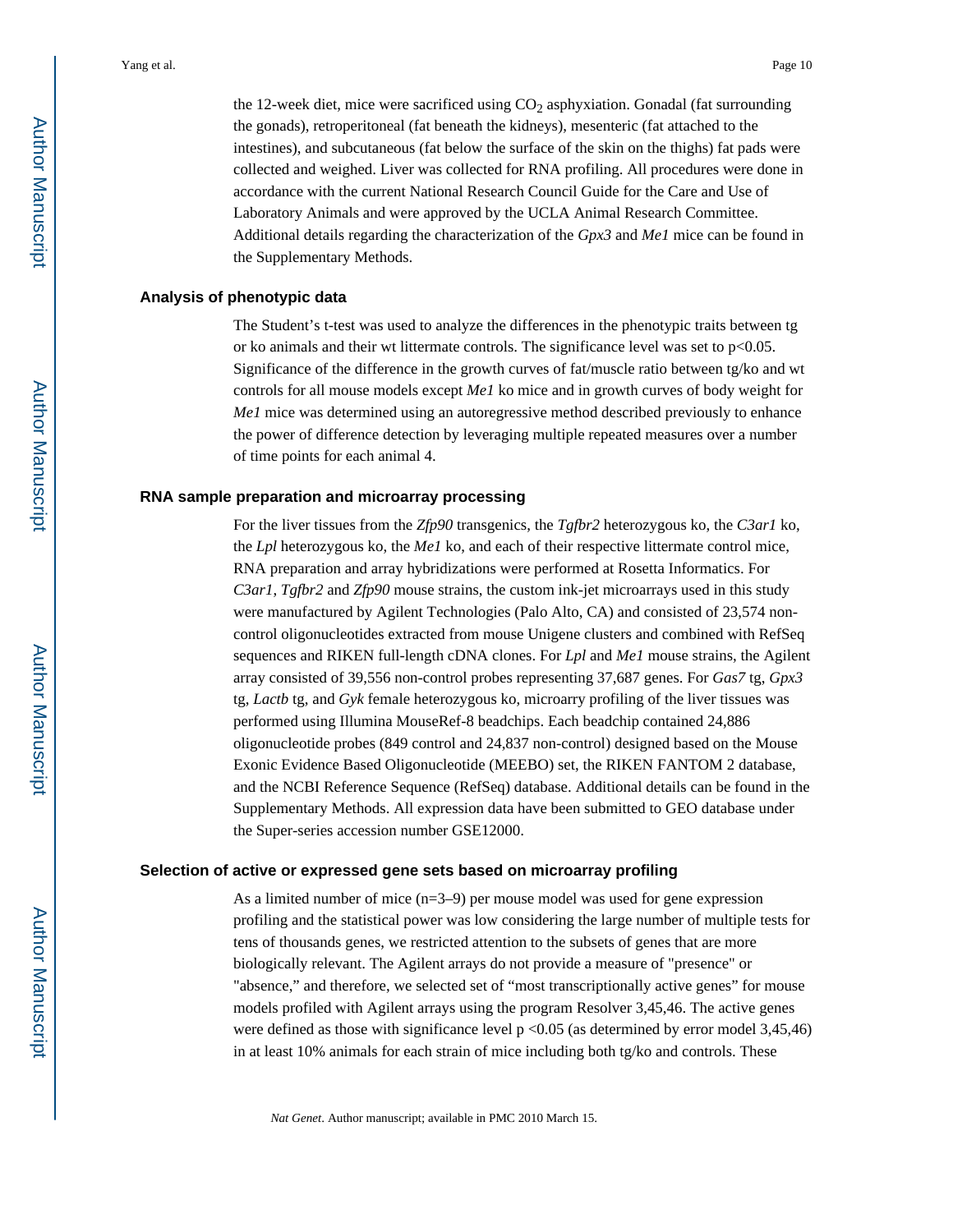active genes represent those whose expression levels vary across samples and, thus, are more biologically relevant. For mouse strains that were profiled with Illumina arrays, the program BeadArray was used to normalize the expression intensity values across as well as within arrays using the "average" algorithm embedded in the software. Genes with detection scores of  $>0.99$  (corresponding to detection  $p<0.01$ ) in at least 10% animals for each strain of mice were selected as "expressed" genes. This active/expressed gene selection procedure significantly reduced the size of starting gene sets for subsequent analysis from  $\sim$ 24,000 to ~1000–9000 genes per strain of mice, thus helping to alleviate multiple testing concerns.

#### **Selection of Signature gene sets based on microarray profiling**

A Student's t-test was used to identify genes with significant differences between tg or ko animals and the corresponding wt control mice. These genes were defined as "signature" genes, representing the perturbed gene expression signature as a result of single gene modification. The significance level was set to  $p<0.05$ . The false discovery rate at this significance level was calculated using Q-value as reported 47. All statistical analyses were carried out in the R statistical environment.

#### **Pathway analysis**

Each signature gene set identified above was classified using Gene Ontology (GO) 10 and Panther pathway 11 database assignments. The Ingenuity Pathway Analysis software (Ingenuity® Systems, [www.ingenuity.com\)](http://www.ingenuity.com) was used to analyze the enrichment of canonical pathways in the signature genes identified above, and we also analyzed the enrichment of ~470 functional gene sets curated from public databases using Gene Set Enrichment Analysis (GSEA) 12. Additional details can be found in the Supplementary Methods.

#### **Mouse Crosses and Tissue Collection**

Three mouse crosses constructed from C57BL/6J (B6), C3H/HeJ (C3H), and CAST/Ei (CAST), namely,  $B6 \times C3H$  wildtype (BXH/wt),  $B6 \times C3H$  on an ApoE null background  $(BXH/apoE)$ , and  $B6 \times CAST$  (BXC) were described previously 18,48. Additional details can be found in the Supplementary Methods. All procedures of housing and treatment of animals were performed in accordance with IACUC regulations.

#### **Identification of the macrophage-enriched metabolic network (MEMN)**

The construction of the coexpression network using liver and adipose tissues from BXH cross and the identification of the MEMN has been described previously 9. Briefly, both genotype and gene expression data were utilized to construct co-expression networks that consisted of highly connected genes from each tissue and sex. An iterative search algorithm was then used to detect highly interconnected subnetworks. One particular subnetwork that was highly enriched for causal genes for all metabolic traits tested, highly conserved between tissues and sexes, and highly enriched for macrophage genes was referred as MEMN.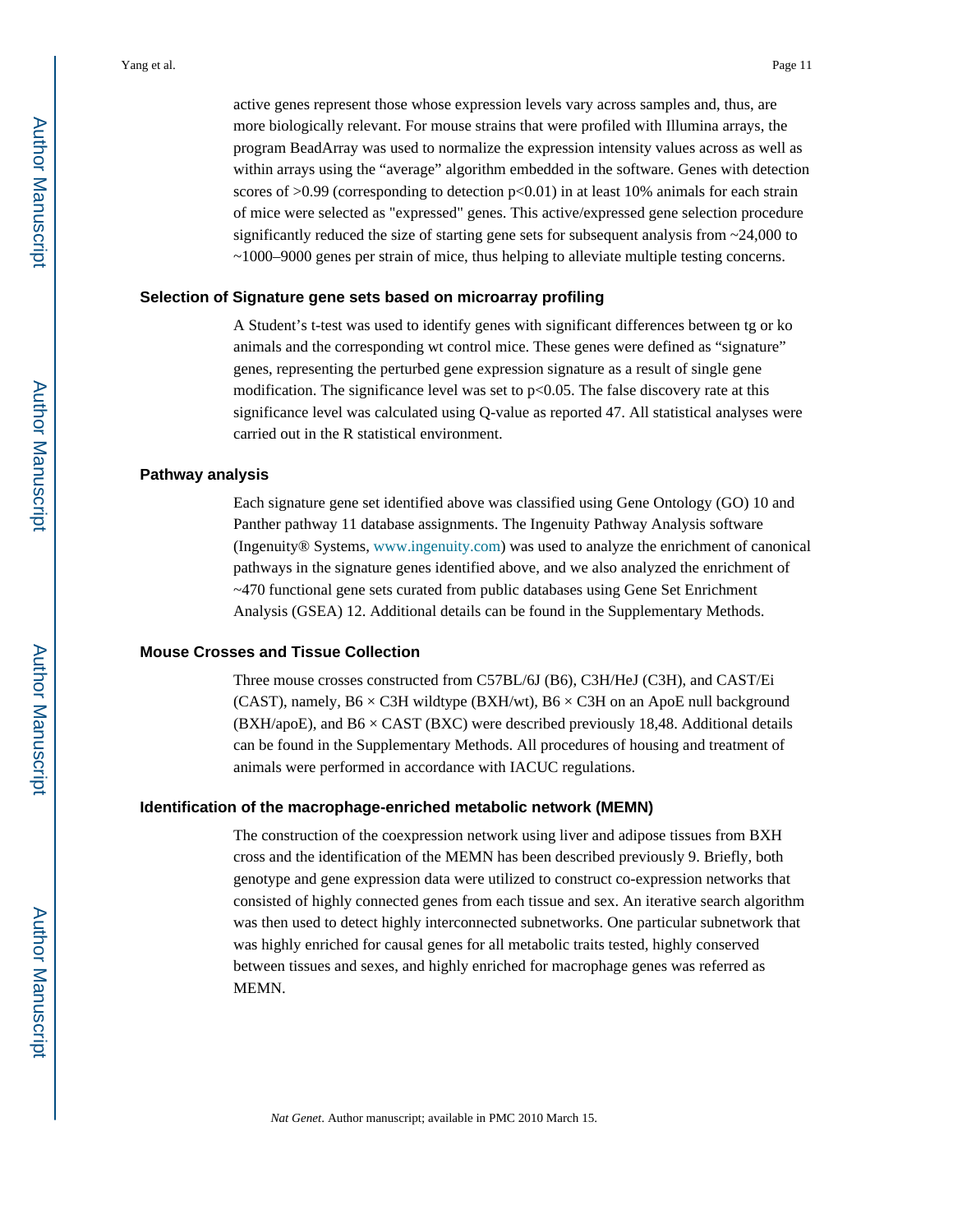# **Construction of Bayesian network and subnetwork for candidate causal gene perturbation signatures**

Liver expression data generated from the above three mouse cross populations BXH/wt, BXH/apoE, and BXC was integrated with the genotypic data also generated in the same populations to reconstruct the Bayesian networks as previously described 21–24. Additional details can be found in the Supplementary Methods.

The construction of a subnetwork for a set of signature genes in the network is as follows: given a set of genes, we identified all of the nearest neighbors of these genes in the network (i.e., we identified all nodes in the network that were either in the input set or directly connected to a node in the input set). This first step produced a set of node pairs connected by an edge. In the next step, direct connections/edges among all the nodes in these pairs were identified and added. The resulting largest connected subnetwork (i.e, all smaller subnetworks that disconnect from the largest connected subnetwork were removed) was used as the subnetwork to represent the input set of signature genes.

The core subnetwork was identified by searching for genes that were present in more than half, in this case, five of the subnetworks representing the nine liver signature gene sets of the mouse models. The enrichment of the core subnetwork for 2283 gene sets from Gene Ontology Biological Processes category was analyzed using Fisher's exact test. A statistical cutoff of 2.2e-5 was applied to the nominal p values to reflect the Bonferroni correction of multiple testing.

## **Comparison of signature genes across mouse models, between signature genes and the Bayesian subnetwork, and between signature genes and MEMN genes**

The significance of overlap between different gene sets was estimated using Fisher's exact test statistics under the null hypothesis that the frequency of the genes in one signature set is the same between a reference set of 18,739 genes with Entrez Gene ID and the comparison gene set. The background for overlapping between gene sets and subnetworks in liver transcriptional network is 14,882 genes included in the whole network.

# **Enrichment of core subnetwork for genes/loci with low association p values to obesity traits in GWAS**

The raw association p values between SNPs and body mass index (BMI) from the GWAS conducted by the BROAD Institute 31 were downloaded from the official website ([http://](http://www.broad.mit.edu/diabetes/) [www.broad.mit.edu/diabetes/](http://www.broad.mit.edu/diabetes/)). For each gene in the 667 core subnetwork and the 102 mouse MEMN module 9 genes within the core subnetwork, SNPs within 100kb distance (50kb upstream and 50kb downstream), termed *cis*-SNPs, were selected from dbSNP database and their association p values to BMI in the control population of the BROAD GWAS study were extracted. We compared each set of *cis*-SNPs of interest with 10<sup>5</sup> sets of *cis*-SNPs from randomly selected gene sets with matched size on the human 44k array, such that the number of *cis*-SNPs from the random gene sets roughly matched that of the gene sets of our interest. Two different tests were used to estimate the significance of enrichment for low association p values as detailed in Supplementary Methods.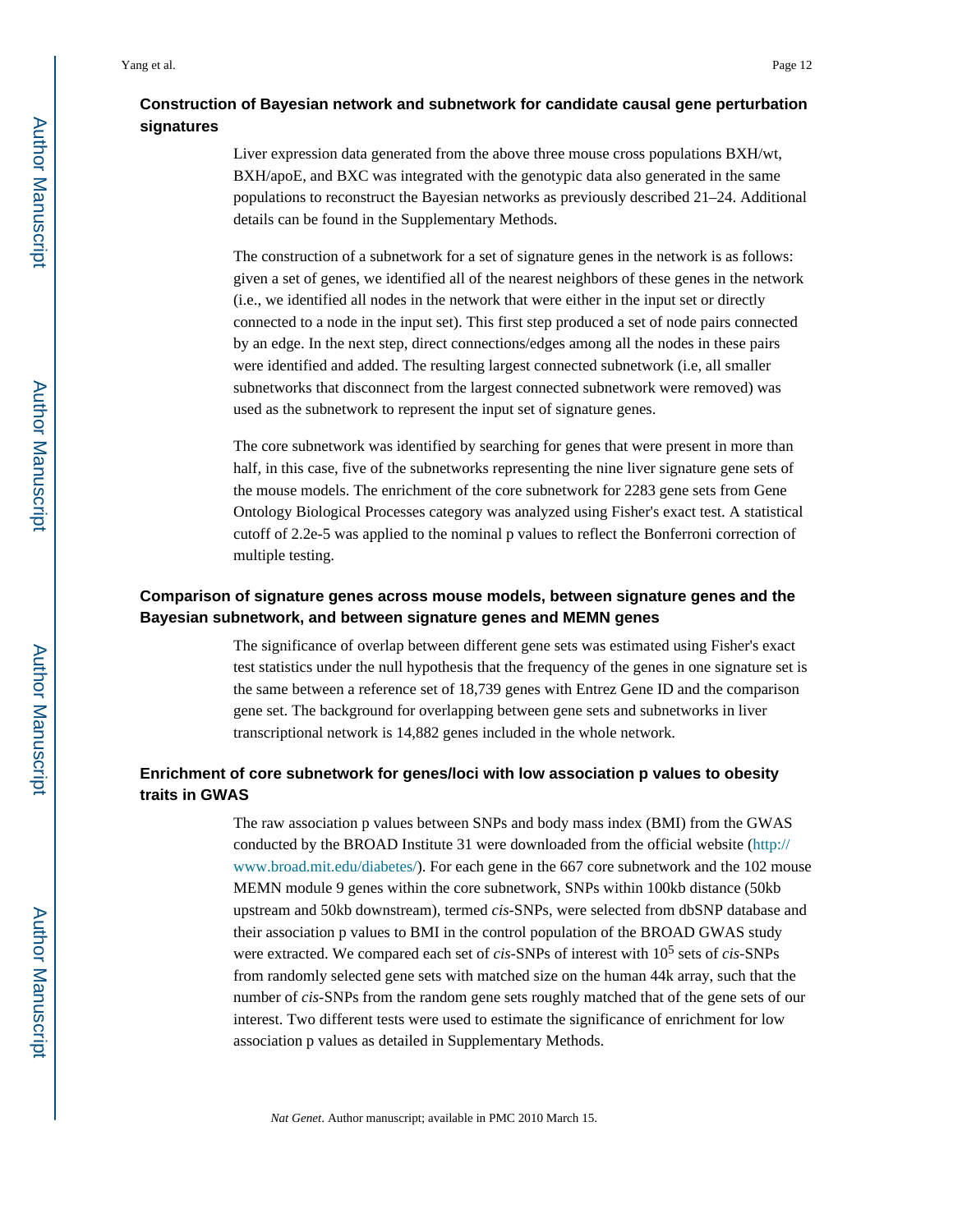# **Supplementary Material**

Refer to Web version on PubMed Central for supplementary material.

#### **Acknowledgements**

The authors thank Dr. Richard Davis, Pingzi Wen, Melenie Rosales, Xiaohui Wu, Kathleen Ranola, and Xiaoyu Xia for helping with the tissue collection. We would also like to thank Leslie Ingram-Drake and Sharda Charugundla for technical support and Drs. Oleg Mirochnitchenko and Ira Goldberg for providing mouse models. The study was funded by NIH grants DK072206, HL28481, and HL30568.

### **References**

- 1. Doss S, Schadt EE, Drake TA, Lusis AJ. Cis-acting expression quantitative trait loci in mice. Genome Res. 2005; 15:681–691. [PubMed: 15837804]
- 2. Monks SA, et al. Genetic inheritance of gene expression in human cell lines. Am J Hum Genet. 2004; 75:1094–1105. [PubMed: 15514893]
- 3. Schadt EE, et al. Genetics of gene expression surveyed in maize, mouse and man. Nature. 2003; 422:297–302. [PubMed: 12646919]
- 4. Schadt EE, et al. An integrative genomics approach to infer causal associations between gene expression and disease. Nat Genet. 2005; 37:710–717. [PubMed: 15965475]
- 5. Sieberts SK, Schadt EE. Moving toward a system genetics view of disease. Mamm Genome. 2007; 18:389–401. [PubMed: 17653589]
- 6. Merkel M, et al. Inactive lipoprotein lipase (LPL) alone increases selective cholesterol ester uptake in vivo, whereas in the presence of active LPL it also increases triglyceride hydrolysis and whole particle lipoprotein uptake. J Biol Chem. 2002; 277:7405–7411. [PubMed: 11751882]
- 7. Mirochnitchenko O, Palnitkar U, Philbert M, Inouye M. Thermosensitive phenotype of transgenic mice overproducing human glutathione peroxidases. Proc Natl Acad Sci U S A. 1995; 92:8120– 8124. [PubMed: 7667255]
- 8. Huq AH, Lovell RS, Ou CN, Beaudet AL, Craigen WJ. X-linked glycerol kinase deficiency in the mouse leads to growth retardation, altered fat metabolism, autonomous glucocorticoid secretion and neonatal death. Hum Mol Genet. 1997; 6:1803–1809. [PubMed: 9302256]
- 9. Chen Y, et al. Variations in DNA elucidate molecular networks that cause disease. Nature. 2008; 452:429–435. [PubMed: 18344982]
- 10. Ashburner M, et al. Gene ontology: tool for the unification of biology. The Gene Ontology Consortium. Nat Genet. 2000; 25:25–29. [PubMed: 10802651]
- 11. Mi H, et al. The PANTHER database of protein families, subfamilies, functions and pathways. Nucleic Acids Res. 2005; 33:D284–D288. [PubMed: 15608197]
- 12. Subramanian A, et al. Gene set enrichment analysis: a knowledge-based approach for interpreting genome-wide expression profiles. Proc Natl Acad Sci U S A. 2005; 102:15545–15550. [PubMed: 16199517]
- 13. Ghazalpour A, et al. Genomic analysis of metabolic pathway gene expression in mice. Genome Biol. 2005; 6:R59. [PubMed: 15998448]
- 14. Emilsson V, et al. Genetics of gene expression and its effect on disease. Nature. 2008; 452:423– 428. [PubMed: 18344981]
- 15. Masuzaki H, et al. A transgenic model of visceral obesity and the metabolic syndrome. Science. 2001; 294:2166–2170. [PubMed: 11739957]
- 16. Liu M, et al. Network-based analysis of affected biological processes in type 2 diabetes models. PLoS Genet. 2007; 3:e96. [PubMed: 17571924]
- 17. Zhu J, et al. Increasing the power to detect causal associations by combining genotypic and expression data in segregating populations. PLoS Comput Biol. 2007; 3:e69. [PubMed: 17432931]
- 18. Schadt EE, et al. Mapping the genetic architecture of gene expression in human liver. PLoS Biol. 2008; 6:e107. [PubMed: 18462017]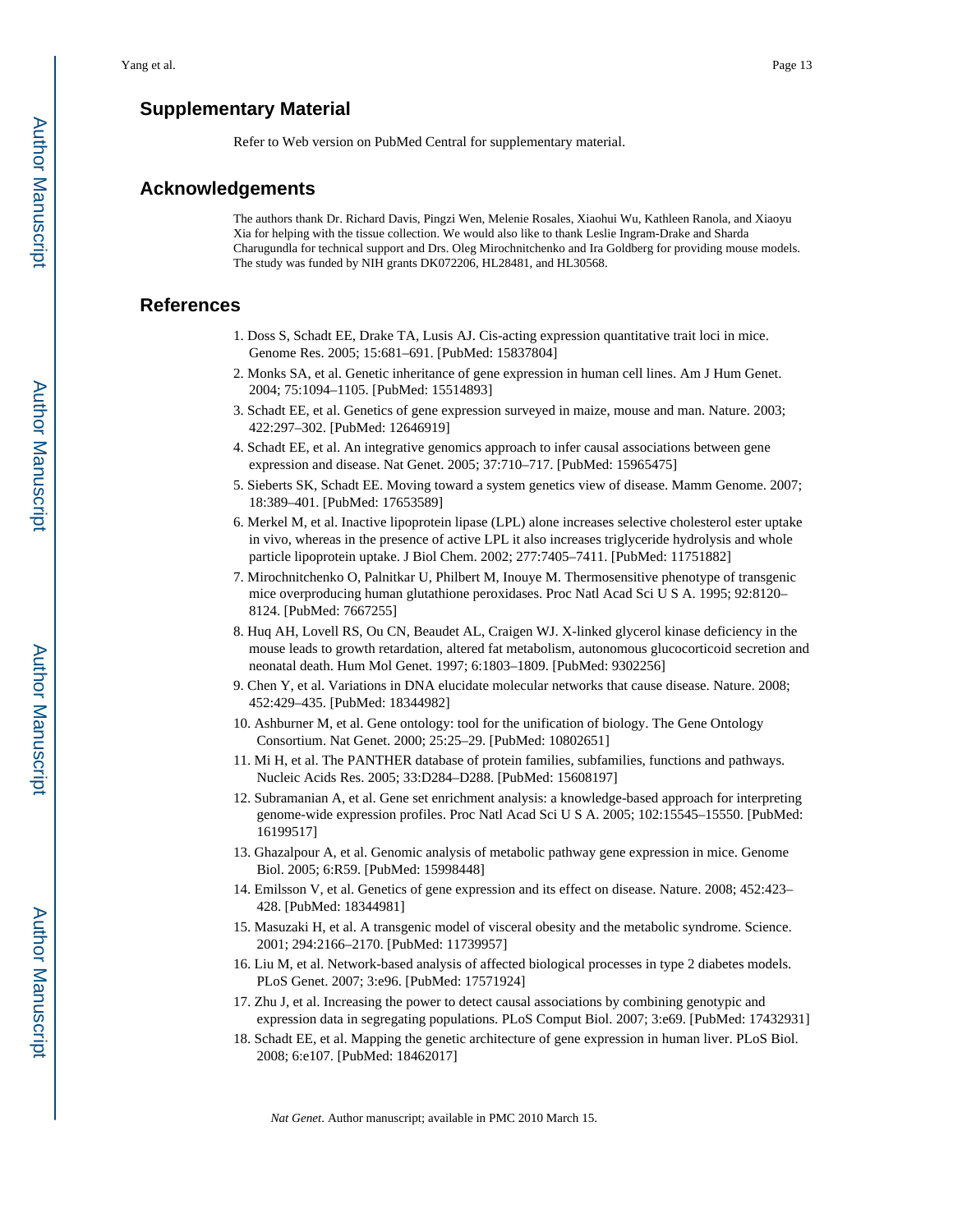- 19. Zhu J, et al. Integrating large-scale functional genomic data to dissect the complexity of yeast regulatory networks. Nat Genet. 2008
- 20. Yabe D, Brown MS, Goldstein JL. Insig-2, a second endoplasmic reticulum protein that binds SCAP and blocks export of sterol regulatory element-binding proteins. Proc Natl Acad Sci U S A. 2002; 99:12753–12758. [PubMed: 12242332]
- 21. Janowski BA. The hypocholesterolemic agent LY295427 up-regulates INSIG-1, identifying the INSIG-1 protein as a mediator of cholesterol homeostasis through SREBP. Proc Natl Acad Sci U S A. 2002; 99:12675–12680. [PubMed: 12242342]
- 22. Chambers JC, et al. Common genetic variation near MC4R is associated with waist circumference and insulin resistance. Nat Genet. 2008; 40:716–718. [PubMed: 18454146]
- 23. Frayling TM, et al. A common variant in the FTO gene is associated with body mass index and predisposes to childhood and adult obesity. Science. 2007; 316:889–894. [PubMed: 17434869]
- 24. Loos RJ, et al. Common variants near MC4R are associated with fat mass, weight and risk of obesity. Nat Genet. 2008; 40:768–775. [PubMed: 18454148]
- 25. Mutch DM, Clement K. Unraveling the genetics of human obesity. PLoS Genet. 2006; 2:e188. [PubMed: 17196040]
- 26. Thorleifsson G, et al. Genome-wide association yields new sequence variants at seven loci that associate with measures of obesity. Nat Genet. 2008 **advanced online publication**.
- 27. Willer CJ, et al. Six new loci associated with body mass index highlight a neuronal influence on body weight regulation. Nat Genet. 2008 **advanced online publication**.
- 28. Herbert A, et al. A common genetic variant is associated with adult and childhood obesity. Science. 2006; 312:279–283. [PubMed: 16614226]
- 29. Wallace C, et al. Genome-wide association study identifies genes for biomarkers of cardiovascular disease: serum urate and dyslipidemia. Am J Hum Genet. 2008; 82:139–149. [PubMed: 18179892]
- 30. Willer CJ, et al. Newly identified loci that influence lipid concentrations and risk of coronary artery disease. Nat Genet. 2008; 40:161–169. [PubMed: 18193043]
- 31. Saxena R, et al. Genome-wide association analysis identifies loci for type 2 diabetes and triglyceride levels. Science. 2007; 316:1331–1336. [PubMed: 17463246]
- 32. Dhanasekaran SM, et al. Molecular profiling of human prostate tissues: insights into gene expression patterns of prostate development during puberty. Faseb J. 2005; 19:243–245. [PubMed: 15548588]
- 33. Francis K, et al. Complement C3a receptors in the pituitary gland: a novel pathway by which an innate immune molecule releases hormones involved in the control of inflammation. Faseb J. 2003; 17:2266–2268. [PubMed: 14563692]
- 34. Ju YT, et al. gas7: A gene expressed preferentially in growth-arrested fibroblasts and terminally differentiated Purkinje neurons affects neurite formation. Proc Natl Acad Sci U S A. 1998; 95:11423–11428. [PubMed: 9736752]
- 35. Moorthy PP, Kumar AA, Devaraj H. Expression of the Gas7 gene and Oct4 in embryonic stem cells of mice. Stem Cells Dev. 2005; 14:664–670. [PubMed: 16433621]
- 36. Ishibashi N, Mirochnitchenko O. Chemokine expression in transgenic mice overproducing human glutathione peroxidases. Methods Enzymol. 2002; 353:460–476. [PubMed: 12078519]
- 37. McClung JP, et al. Development of insulin resistance and obesity in mice overexpressing cellular glutathione peroxidase. Proc Natl Acad Sci U S A. 2004; 101:8852–8857. [PubMed: 15184668]
- 38. Lee YS, et al. Dysregulation of adipose GPx3 in obesity contributes to local and systemic oxidative stress. Mol Endocrinol. 2008
- 39. MacDonald MJ. Feasibility of a mitochondrial pyruvate malate shuttle in pancreatic islets. Further implication of cytosolic NADPH in insulin secretion. J Biol Chem. 1995; 270:20051–20058. [PubMed: 7650022]
- 40. van Schothorst EM, et al. Adipose gene expression response of lean and obese mice to short-term dietary restriction. Obesity (Silver Spring). 2006; 14:974–979. [PubMed: 16861601]
- 41. Qian S, et al. Deficiency in Cytosolic Malic Enzyme Does Not Increase Acetaminophen-Induced Hepato-Toxicity. Basic Clin Pharmacol Toxicol. 2008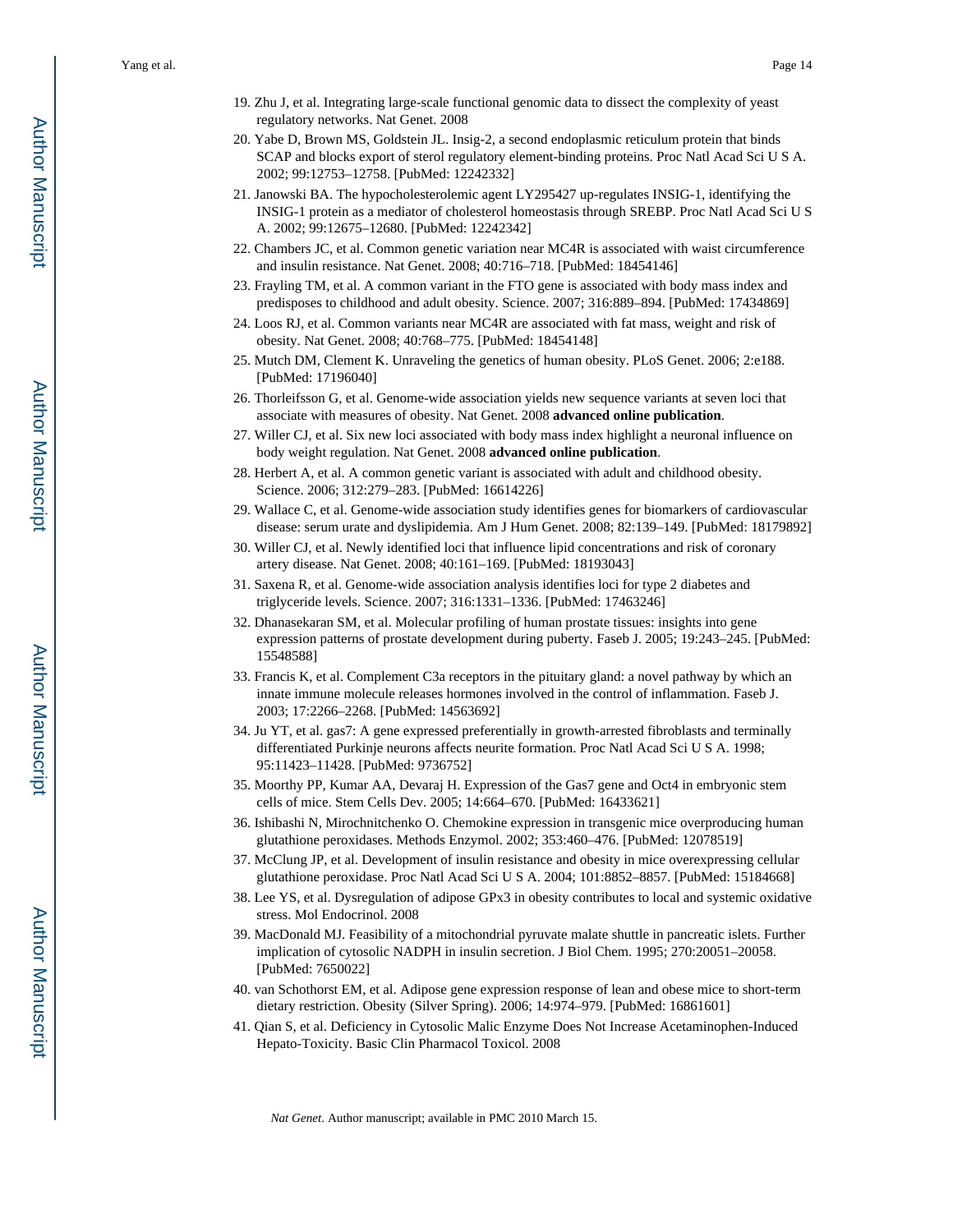- 42. Vidal O, et al. Malic enzyme 1 genotype is associated with backfat thickness and meat quality traits in pigs. Anim Genet. 2006; 37:28–32. [PubMed: 16441292]
- 43. Rahib L, MacLennan NK, Horvath S, Liao JC, Dipple KM. Glycerol kinase deficiency alters expression of genes involved in lipid metabolism, carbohydrate metabolism, and insulin signaling. Eur J Hum Genet. 2007; 15:646–657. [PubMed: 17406644]
- 44. Hibuse T, et al. Aquaporin 7 deficiency is associated with development of obesity through activation of adipose glycerol kinase. Proc Natl Acad Sci U S A. 2005; 102:10993–10998. [PubMed: 16009937]
- 45. Weng L, et al. Rosetta error model for gene expression analysis. Bioinformatics. 2006; 22:1111– 1121. [PubMed: 16522673]
- 46. He YD, et al. Microarray standard data set and figures of merit for comparing data processing methods and experiment designs. Bioinformatics. 2003; 19:956–965. [PubMed: 12761058]
- 47. Storey JD, Tibshirani R. Statistical significance for genomewide studies. Proc Natl Acad Sci U S A. 2003; 100:9440–9445. [PubMed: 12883005]
- 48. Yang X, et al. Tissue-specific expression and regulation of sexually dimorphic genes in mice. Genome Res. 2006; 16:995–1004. [PubMed: 16825664]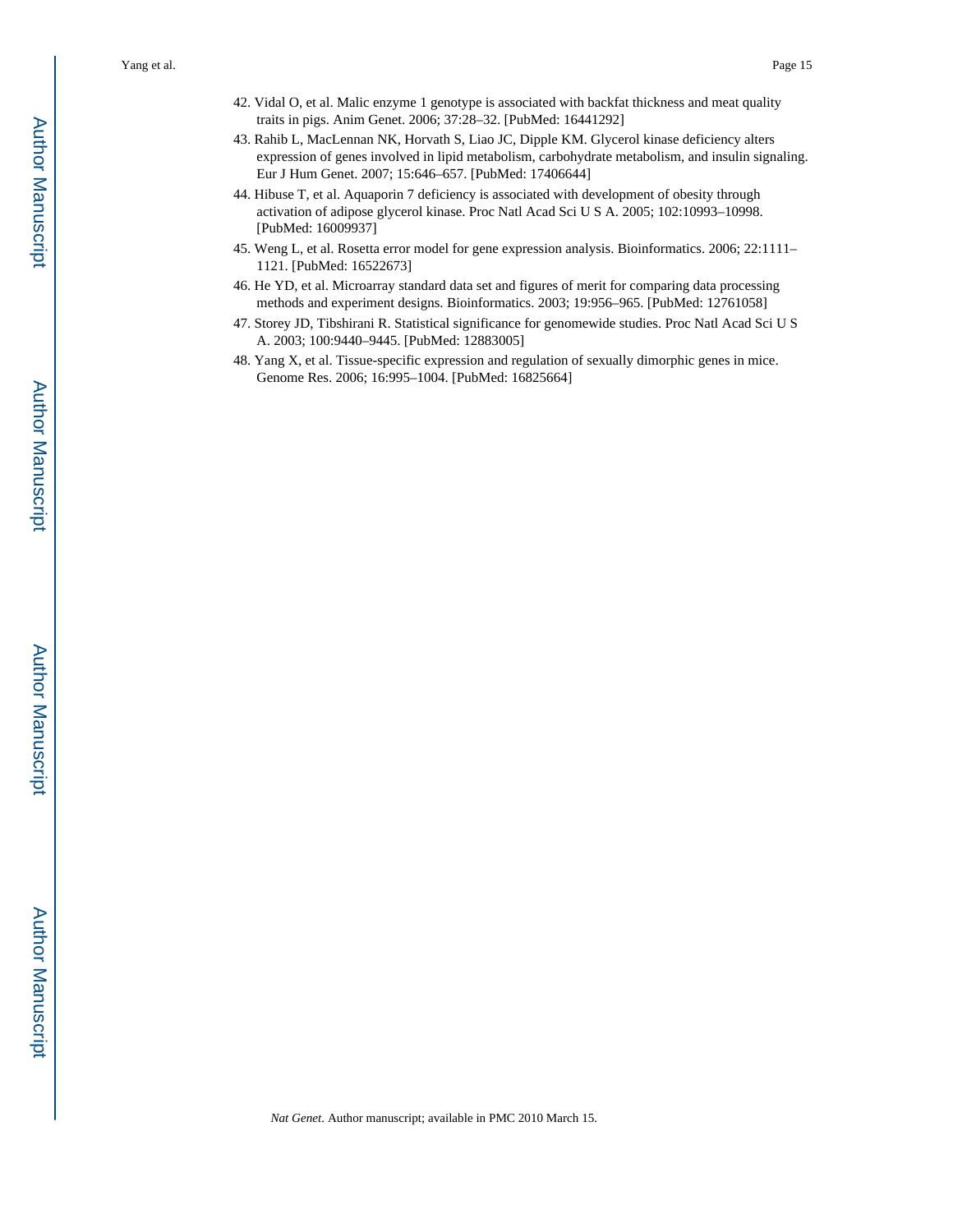

#### **Figure 1.**

Adiposity (fat/muscle ratio) or body weight growth curves in the mouse models. The growth curves of males and females for each model are derived from the biweekly measurement of fat/muscle ratio every two weeks over the course of 14 weeks on a 6% fat diet. For *Me1* ko, the growth curves are from weekly measurement of body weight over the course of 10 weeks on a high fat diet. The p values are derived from the autoregressive model, which indicate the differences between the growth curves of tg/ko and wt, and are  $< 10^{-10}$  for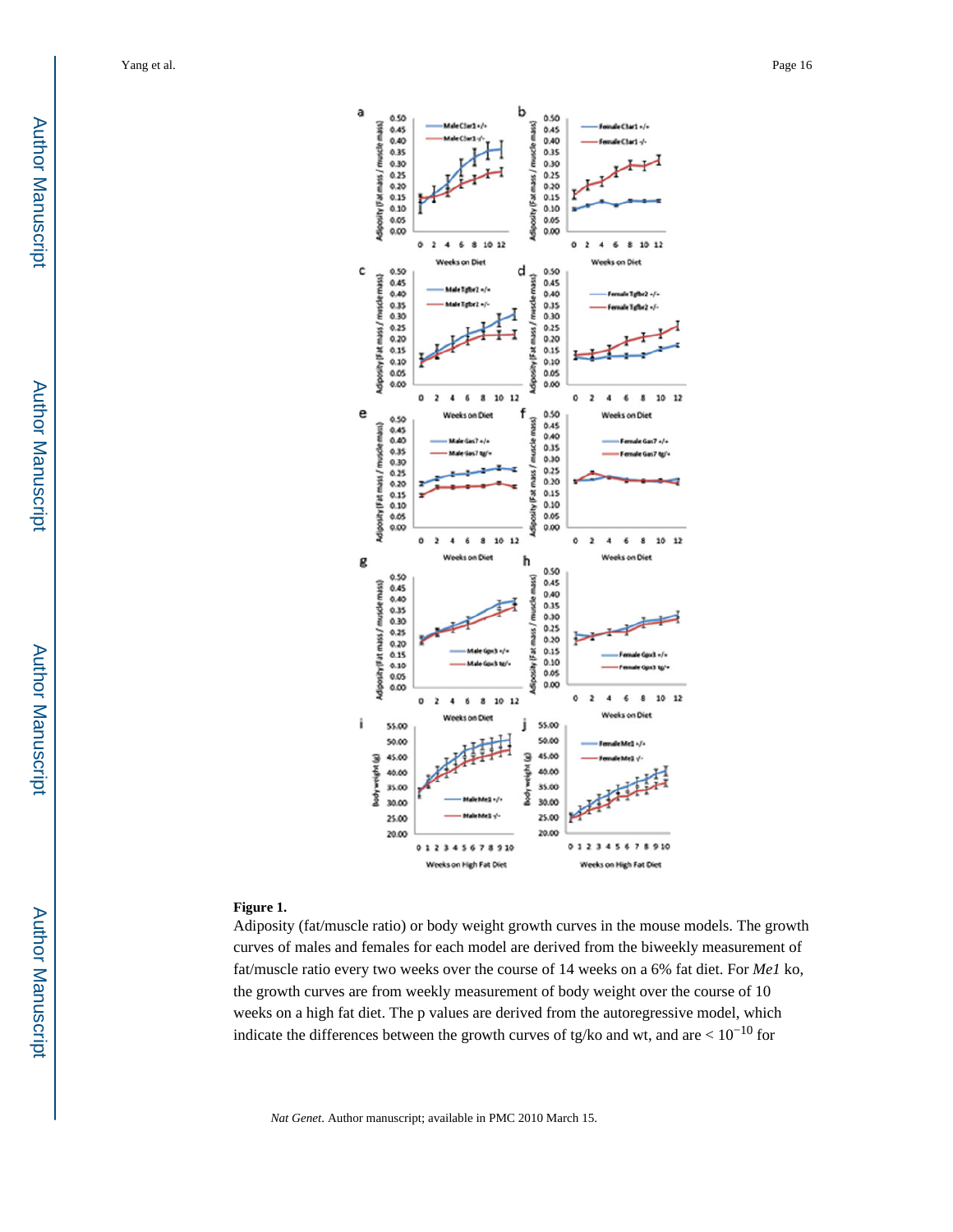panels a, b, c, i, and j;  $< 10^{-5}$  for panels d and e;  $< 10^{-2}$  for panel g, and  $> 0.05$  for panels f and h.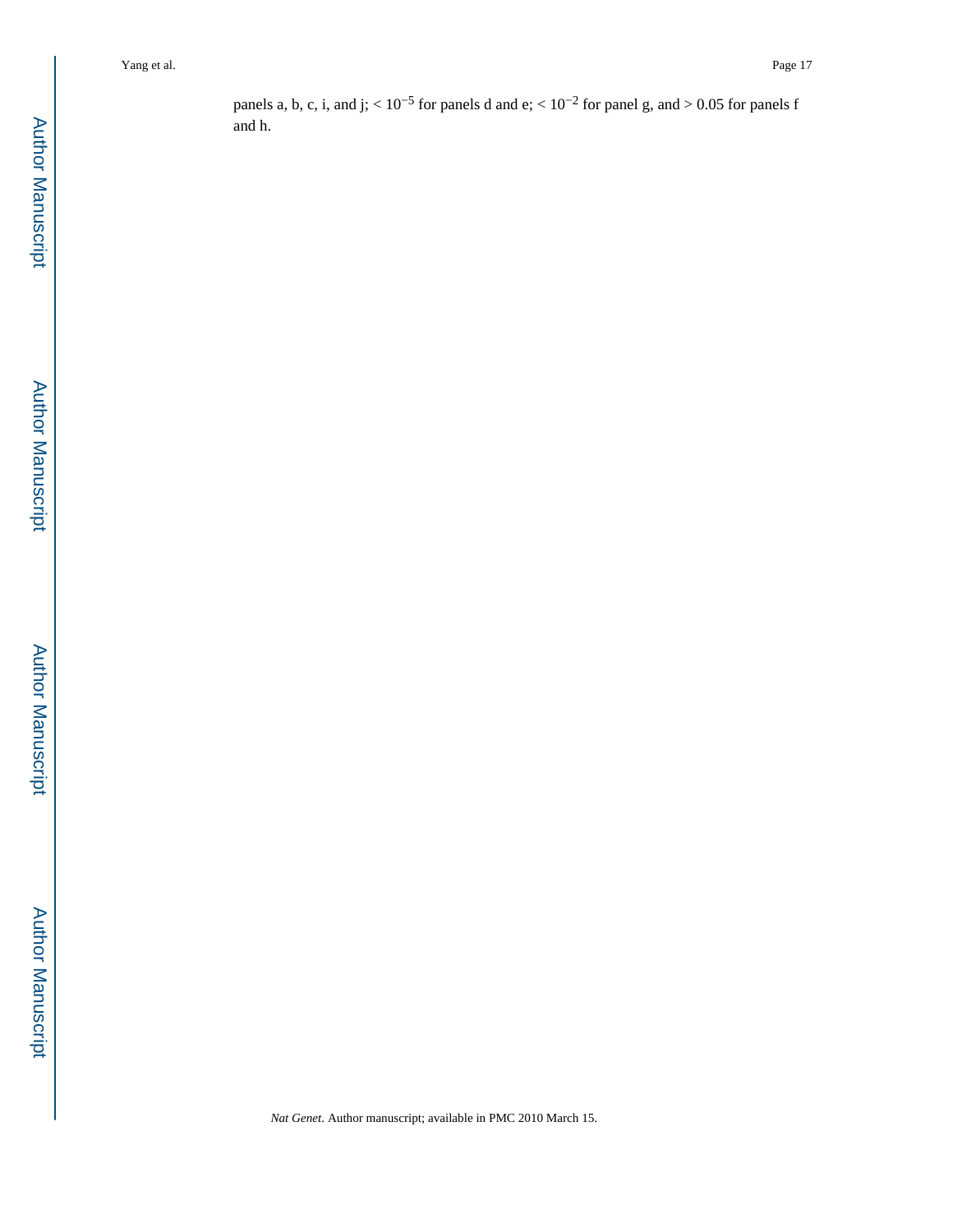

#### **Figure 2.**

Disruption of metabolic pathways involved in fat pad mass trait in mouse models of the candidate genes. The nine mouse models are labeled as 1 to 9 in red. Each of the metabolic pathways previously identified to be different between fat and lean mouse is marked with the identifiers of the mouse models whose liver gene expression signatures are enriched for the specific pathway. The number of pathways that are over-represented in the liver gene expression signature of each mouse model is listed in parenthesis following the name of each mouse model.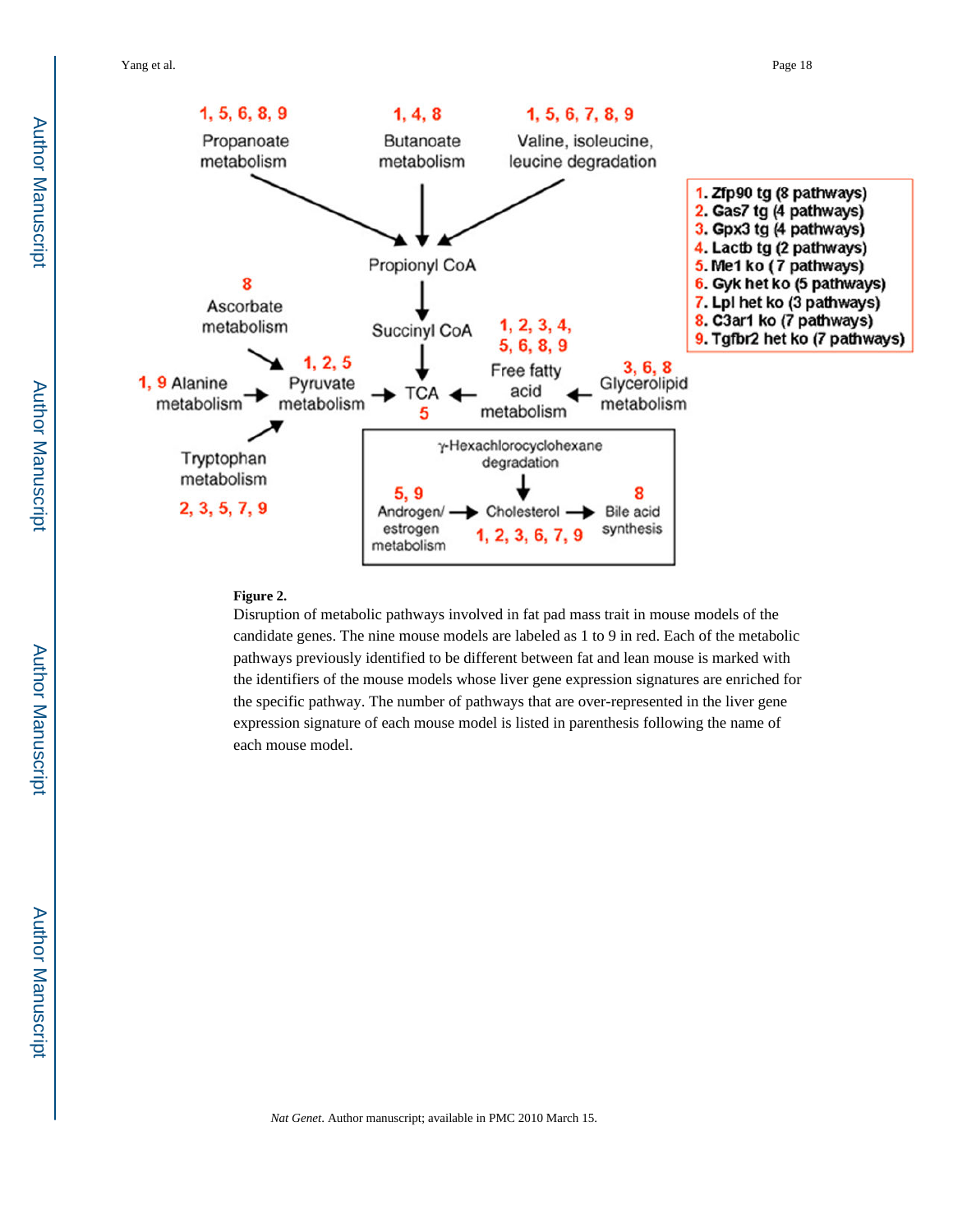Yang et al. Page 19



#### **Figure 3.**

A portion of the core subnetwork, derived from the liver transcriptional subnetworks representative of gene expression signatures of the mouse models of the candidate genes. The liver transcriptional network is the union of Bayesian networks constructed from three crosses derived from B6, C3H, and CAST. This core subnetwork consists of key regulators for fatty acid and lipid metabolism, including *Insig1* and *Insig2* (in red), and is enriched for genes involved in related GO biological processes. A scalable image of the full subnetwork is included as Supplementary Figure 5.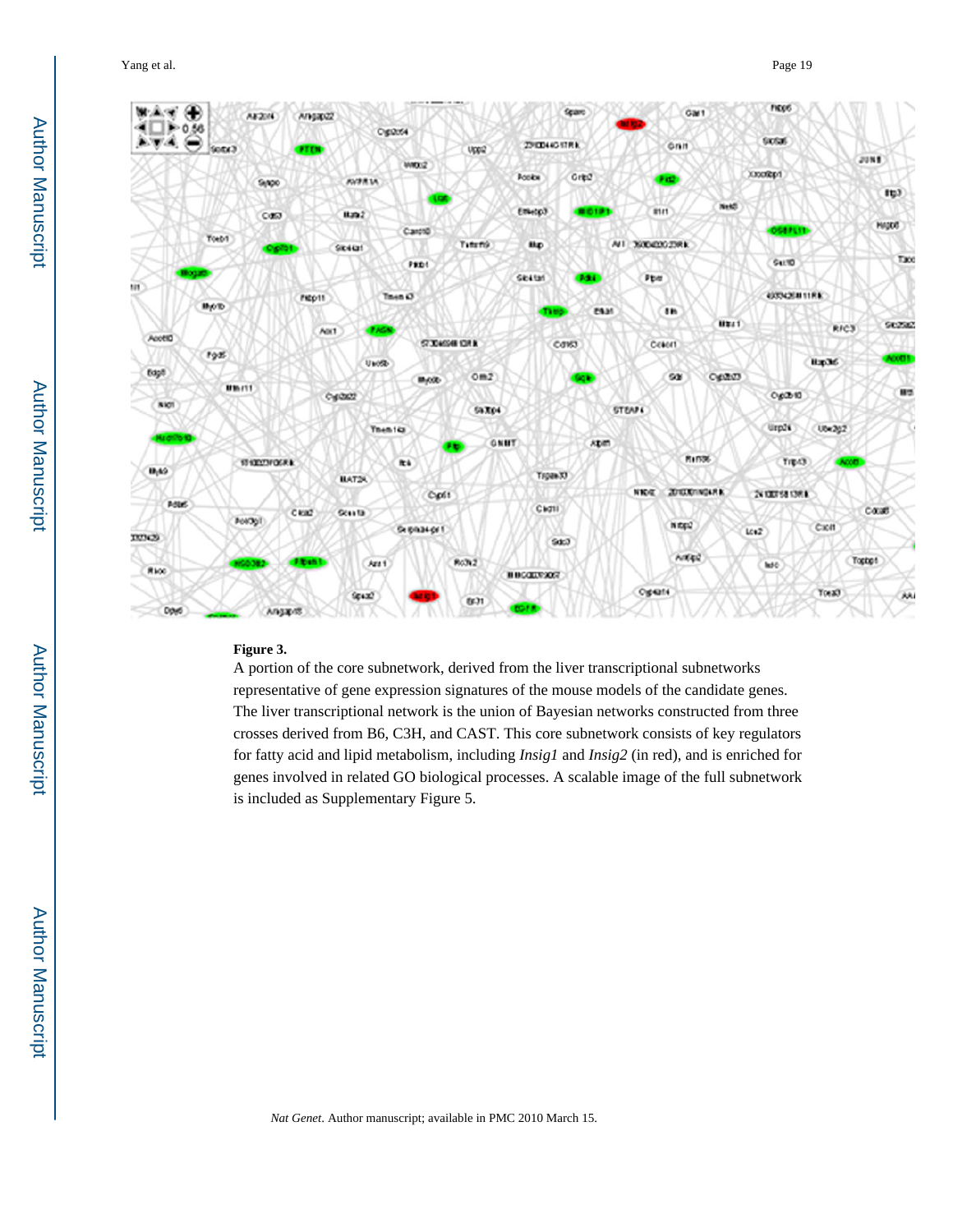# **Table 1**

Overlapping pathways in the liver gene expression signatures from the mouse models. Overlapping pathways in the liver gene expression signatures from the mouse models.

| Gene            | Signature<br>size (p<0.05) | FDR <sub>at</sub><br>p<0.05 | GO/Panther enrichment                                                                                                                                                                 | Ingenuity pathway enrichment                                                                                                                                                                                                          | <b>GSEA</b>                                                                                                                                                                                                                                                                                                                       |
|-----------------|----------------------------|-----------------------------|---------------------------------------------------------------------------------------------------------------------------------------------------------------------------------------|---------------------------------------------------------------------------------------------------------------------------------------------------------------------------------------------------------------------------------------|-----------------------------------------------------------------------------------------------------------------------------------------------------------------------------------------------------------------------------------------------------------------------------------------------------------------------------------|
| <b>OGGZ</b>     | 172                        | 34.2%                       | Coenzyme/prosthetic group metab.<br>Polyunsaturated fatty acid biosyn.<br>Monocarboxylic acid, fatty acid,<br>Dehydrogenase<br>vitamin metab.                                         | Propanoate, pyruvate, fatty acid metab.<br>Valine, leucine and isoleucine degrade.<br>Fatty acid elongation in mitochondria<br>Lysine degradation                                                                                     | Biosynthesis of steroids, fatty acid<br>Oxidative phosphorylation<br>AKT signaling<br>Down in tg:<br>Up in tg:                                                                                                                                                                                                                    |
| Gas7            | 600                        | 46.6%                       | Proteasome complex Nucleosome<br>Double-stranded DNA binding<br>Apoptosis                                                                                                             | Fatty acid elongation in mitochondria<br>Purine, trypotphan, pyruvate metab.<br>LXR/RXR FXR/RXR activation<br>Pentose phosphate pathway<br>nsulin receptor signaling<br>Acute phase response<br>Hepatic cholestasis<br>L-10 signaling | Complement and coagulation cascades<br>Fatty acid metabolism<br>Complement pathway<br>Ribosome<br>Up in tg:                                                                                                                                                                                                                       |
| Gpx3            | 595                        | 46.5%                       | Structural constituent of ribosome<br>Mitochondrial ribosome<br>Mitochondrial lumen<br>Mitochondrial matrix<br>Organellar ribosome<br>Steroid metabolism                              | Tryptophan, purine, arachidonic acid, fatty<br>Metabolism of xenobiotics by CYP450<br>Pentose phosphate pathway<br>acid, linoleic acid metab.<br>Acute phase response<br>FXR/RXR activation<br>Lysine biosynthesis                    | CCR3 signaling in eosinophils<br>Insulin signaling<br>Down in tg:                                                                                                                                                                                                                                                                 |
| Lactb           | 207                        | 85.7%                       |                                                                                                                                                                                       | Mitochondrial dysfunction<br>Glutathione metabolism                                                                                                                                                                                   | Complement and coagulation cascades<br>Fatty acid, butanoate metabolism<br>Glutathione metabolism<br>Down in tg:<br>Up in tg:                                                                                                                                                                                                     |
| Me <sub>1</sub> | 2904                       | 1.86%                       | Structural constituent of ribosome<br>Steroid, cofactor, acetyl CoA,<br>coenzyme, glucose metab.<br>Drug metabolic process<br>Protein biosynthesis<br>Electron transport<br>TCA cycle |                                                                                                                                                                                                                                       | serine and theronine, arachidonic acid metab.<br>Valine, leucine, and isoleucine degrad<br>tryptophan starch and sucrose metab.<br>Androgen and estrogen, glycerine,<br>Propanoate, pyruvate, fatty acid,<br>Oxidative phosphorylation<br>Citrate cycle, TCA cycle<br>Cell communication<br>Down in ko:<br>Apoptosis<br>Up in ko: |
| $G\nless$       | 957                        | 33.5%                       | Structural constituent of ribosome<br>Mitochondrial lumen, matrix<br>Small GTPase, G-protein<br>Electron transport<br>Acetyltransferase<br>Reductase                                  | Valine, leucine and isoleucine degrad.<br>Fatty acid, purinem propanoate metab.<br>Lysine biosynthesis, degradation<br>Pentose phosphate pathway<br>Mitochondrial dysfunction<br>FXR/RXR activation                                   | CCR3 signaling in eosinophils<br>Starch and sucrose metab<br>Cell communication<br>Insulin signaling<br>Down in ko:<br>Up in ko:                                                                                                                                                                                                  |
| ÌЧ              | 223                        | 54.1%                       |                                                                                                                                                                                       | LXR/RXR FXR/RXR activation<br>IL-10 signaling                                                                                                                                                                                         | Up in ko:<br>Valine, leucine and isoleucine degrad.                                                                                                                                                                                                                                                                               |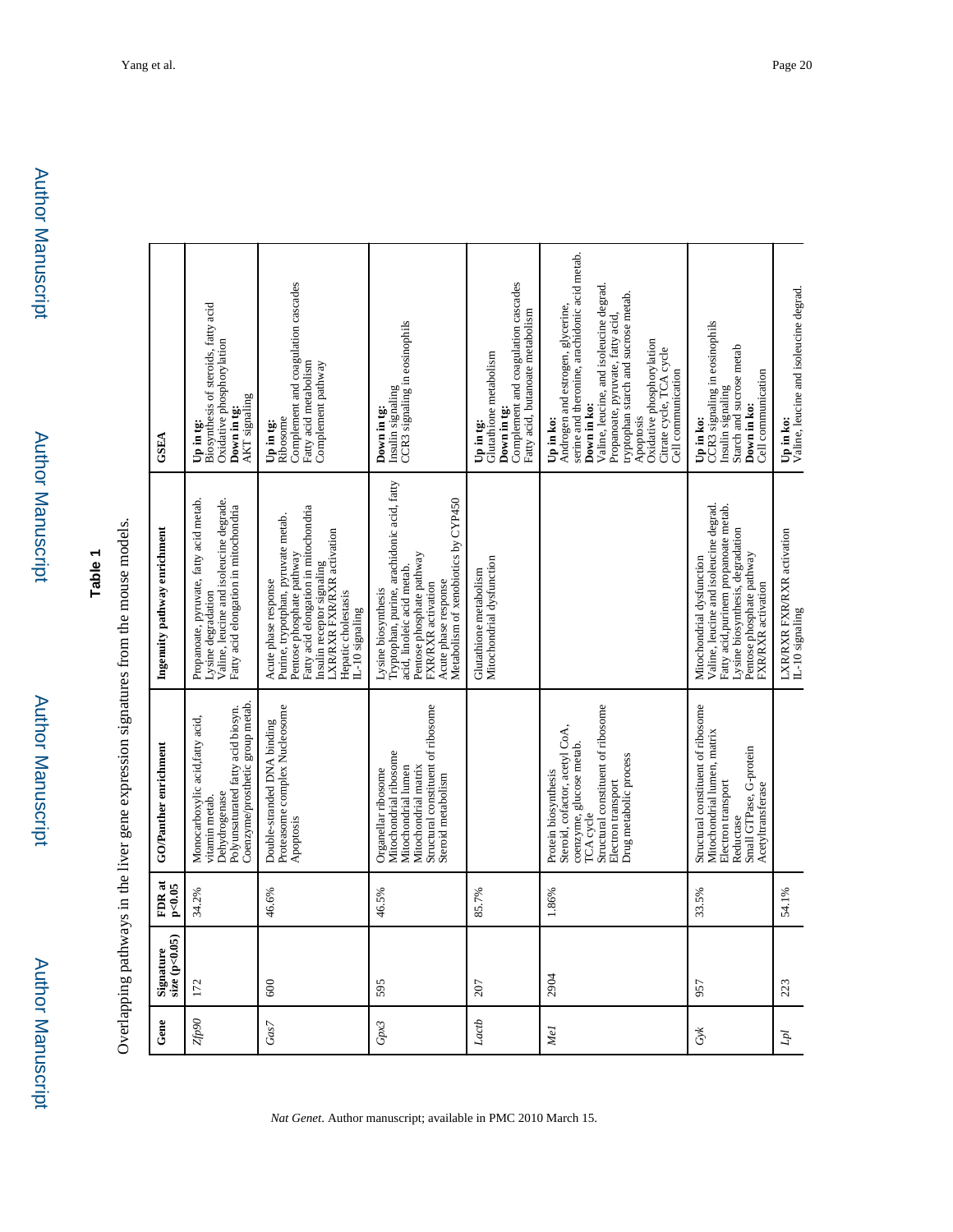| Gene        | $\begin{array}{c} \text{ signature} \\ \text{size (p<0.05)} \end{array}$ | FDR at  <br>p < 0.05 | GO/Panther enrichment                                                                                                                                                     | Ingenuity pathway enrichment                                                                                                                                              | GSEA                                                                                                                                                                         |
|-------------|--------------------------------------------------------------------------|----------------------|---------------------------------------------------------------------------------------------------------------------------------------------------------------------------|---------------------------------------------------------------------------------------------------------------------------------------------------------------------------|------------------------------------------------------------------------------------------------------------------------------------------------------------------------------|
|             |                                                                          |                      |                                                                                                                                                                           | Phenylalanine metabolism                                                                                                                                                  |                                                                                                                                                                              |
| C3ar1   131 |                                                                          | 7.3%<br>in           |                                                                                                                                                                           | Hepatic cholestasis<br>Lysine degradation<br>IL-10 signaling                                                                                                              | <b>Down in ko:</b><br>Valine, leucine and isoleucine degrad.<br>Butanoate, propanoate metabolism<br>Complement pathway<br>Fatty acid biosythesis<br>Ribosome<br>Up in ko:    |
|             | $Tg\beta r2$   125                                                       | 28.4%                | Androgen and estrogen metabolism<br>immunoglobulin receptor activity<br>Steroid, cholesterol metabolism<br>monooxygenase activity<br>oxidoreductase activity<br>Oxygenase | Metabolism of xenobiotics by CYP450<br>Tryptophan, phenylalanin metabolism<br>Arachidonic acid, fatty acid metab.<br>Pentose phosphate pathway<br>inoleic acid metabolism | Propanoate, glutathione, fatty acid met.<br>Valine, leucine and isoleucine degrad.<br>Oxidative phosphylation<br>Biosynthesis of steroids<br><b>Down in ko:</b><br>Up in ko: |

tg: transgenic; ko: knockout; het: heterozygote. tg: transgenic; ko: knockout; het: heterozygote.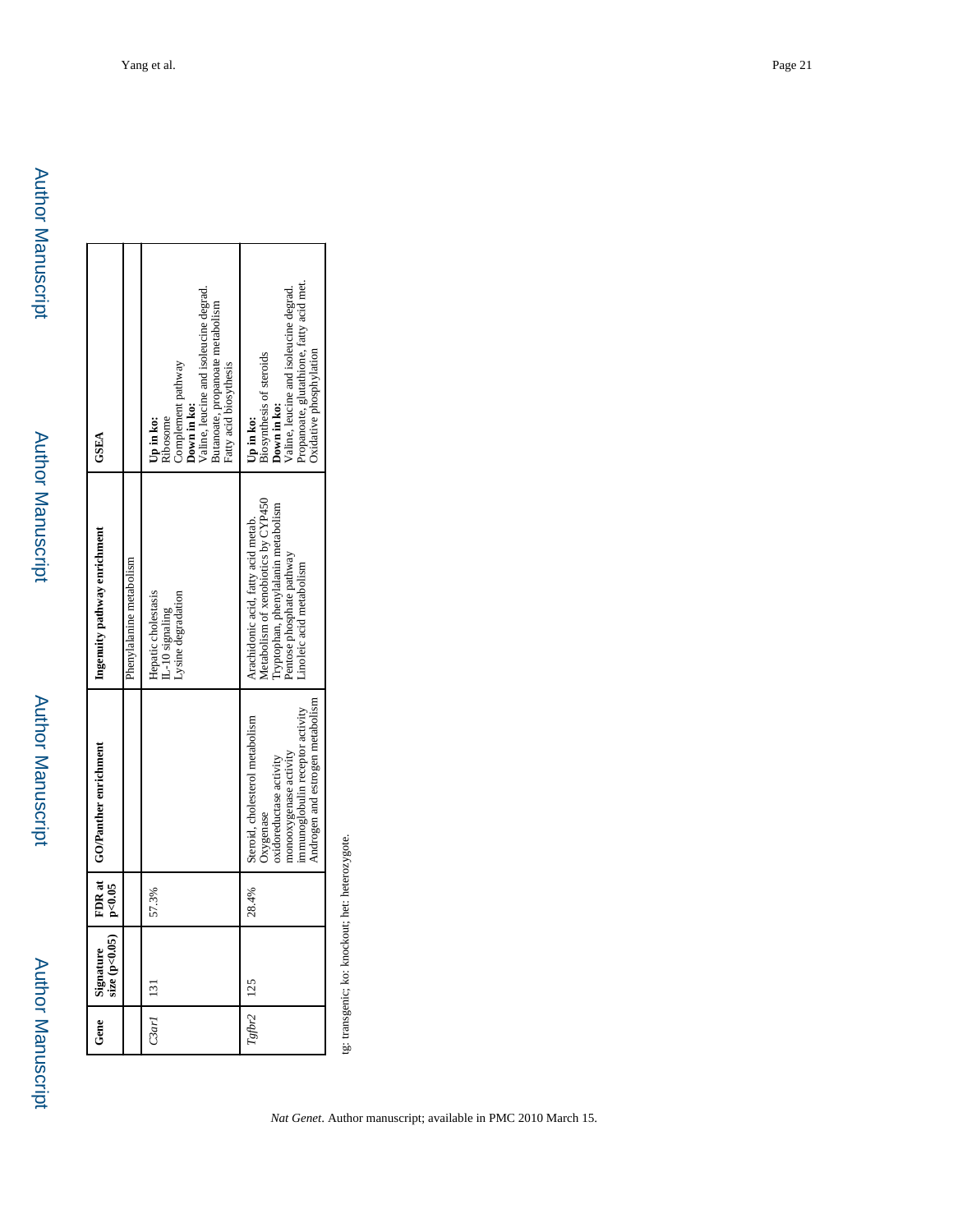| previously identified macrophage-enriched metabolic network (MEMN). |              |                            |                   |                |                   |                     |                     |                                      |     | Overlap among liver signature gene sets derived from the mouse models of the candidate causal genes as well as between the signature genes and the |
|---------------------------------------------------------------------|--------------|----------------------------|-------------------|----------------|-------------------|---------------------|---------------------|--------------------------------------|-----|----------------------------------------------------------------------------------------------------------------------------------------------------|
| Signature<br>$S$ et                                                 | <b>Stp90</b> | Gas7                       | Gpx3              | Lactb Mel      |                   | Gyk                 | Lpl                 | $C3ar1$ $Tgfbr2$                     |     | module<br><b>MEMIN</b>                                                                                                                             |
| Zfp90                                                               |              | $1.14E-03$ n.s             |                   |                | 8.66E-03 1.83E-03 | n.s                 | n.s                 | n.s                                  |     | $1.68E - 02$ $1.45E - 02$                                                                                                                          |
| Gas7                                                                | $1.14E-03$ 0 |                            | 1.38E-17          | 9.55E-06 n.s   |                   |                     |                     | $4.35E-12$ $4.29E-02$ $1.78E-03$ n.s |     | n.s                                                                                                                                                |
| Gpx3                                                                | $1.5\,$      | $1.38E-17$ 0               |                   | $2.72E-06$ n.s |                   |                     | $1.12E-18$ 7.34E-04 | n.s                                  | n.s | $.86E-03$                                                                                                                                          |
| Lactb                                                               |              | 8.66E-03 9.55E-06 2.72E-06 |                   |                | n.s               | $2.86E-07$ 4.61E-02 |                     | 1.5                                  | n.s | n.s                                                                                                                                                |
| Me <sub>1</sub>                                                     | 1.83E-03     | 1.5                        | n.s               | n.s            |                   | 1.5                 | 5.87E-03            | 2.06E-02                             | 1.5 | n.s                                                                                                                                                |
| $G\nu k$                                                            | $1.5\,$      |                            | 4.35E-12 1.12E-18 | 2.86E-07       | n.s               |                     | n.s                 | n.s                                  | n.s | n.s                                                                                                                                                |
| JqJ                                                                 | 1.5          | 4.29E-02                   | 7.34E-04          |                | 4.61E-02 5.87E-03 | 1.5                 |                     | n.s                                  | n.s | 7.15E-04                                                                                                                                           |
| C3arl                                                               | n.s          | 1.78E-03                   | n.s               | n.s            | $2.06E - 02$      | 1.5                 | n.s                 |                                      | n.s | $0.89E-02$                                                                                                                                         |
| Tgfbr2                                                              | 1.68E-02     | n.s                        | n.s               | n.s            | n.s               | n.s                 | n.s                 | n.s                                  |     | 1.37E-15                                                                                                                                           |

Uncorrected p values<0.05 from Fisher's exact test are listed and the ones that pass Bonferroni-corrected p<0.05 are highlighted in red. For the overlap among the 9 liver signature gene sets, the Bonferroni corrected p val Uncorrected p values<0.05 from Fisher's exact test are listed and the ones that pass Bonferroni-corrected p<0.05 are highlighted in red. For the overlap among the 9 liver signature gene sets, the Bonferroni corrected p value cutoff is 0.05/45=1.11e-3. For the overlap between the signature gene sets and MEMN module, the Bonferroni corrected p value cutoff is 0.05/9=5.56e-3.

*Nat Genet*. Author manuscript; available in PMC 2010 March 15.

*Tgfbr2* 1.68E-02 n.s n.s n.s n.s n.s n.s n.s 0 1.37E-15

# **Table 2**

Author Manuscript

Author Manuscript

Author Manuscript

Author Manuscript

Author Manuscript

Author Manuscript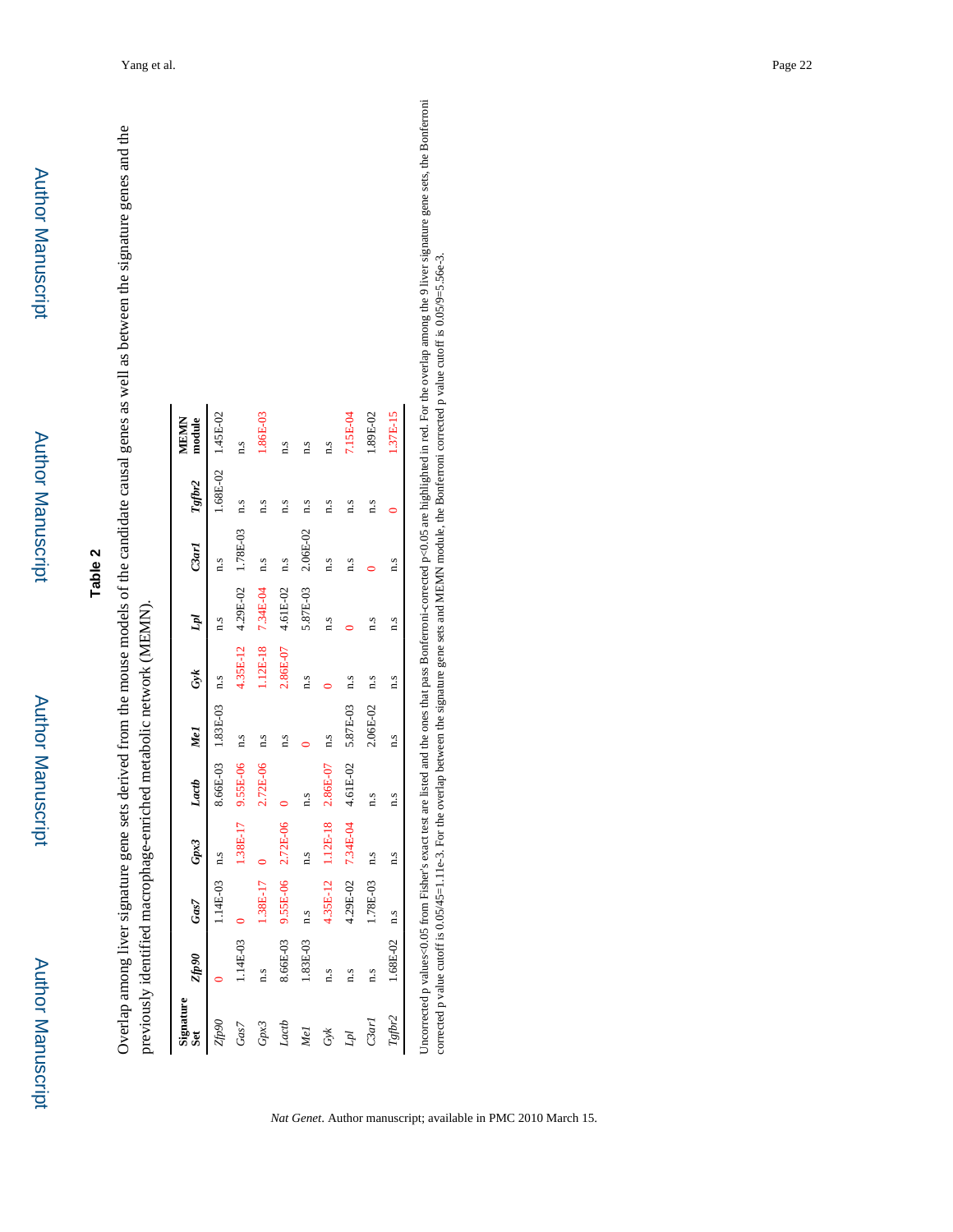Author Manuscript

**Author Manuscript** 

| i                                                              |
|----------------------------------------------------------------|
|                                                                |
|                                                                |
| Í,<br>Code Cartes Code: 1979 1980                              |
| $\sum_{i=1}^{n}$                                               |
|                                                                |
| i                                                              |
| i<br>ĺ                                                         |
|                                                                |
|                                                                |
| i                                                              |
| ֧֧֧֧֧֧֧֧֧ׅ֧֧֛֚֚֚֚֚֚֚֚֚֚֚֚֚֚֚֚֚֚֝֝֓֝֓֝֓֝֓֝֓֝֬֜֜֝֓֜֝֬֜<br>;<br>١ |

| Subnetwork | <b>Zfp90</b> | Gas7      | Gpx3      | Lactb    | Mel                               | Gyk        | h         | $_{C3arI}$ | Tgfbr2    | <b>MEMN</b>  |
|------------|--------------|-----------|-----------|----------|-----------------------------------|------------|-----------|------------|-----------|--------------|
| 06aj.      |              | 2.99E-81  |           |          | 2.93E-65 1.57E-24 4.36E-153       | 1.40E-66   | 9.35E-58  | 2.91E-40   | 1.55E-61  | 2.07E-28     |
| Gas7       | 2.99E-81     | $\circ$   |           |          | 2.55E-223 5.78E-67 1.88E-299      | 5.99E-185  | 7.97E-69  | 2.48E-93   | 1.39E-68  | 1.32E-17     |
| Gpx3       | 2.93E-65     | 2.55E-223 |           |          | 5.16E-58 1.97E-249                | 9.85E-169  | 1.95E-72  | 2.33E-80   | 5.60E-60  | 3.36E-23     |
| Lactb      | 1.57E-24     | 5.78E-67  | 5.16E-58  |          | 3.77E-82                          | 1.88E-59   | 1.68E-25  | 3.47E-16   | 4.17E-18  | 5.51E-07     |
| Vel        | 4.36E-153    | 1.88E-299 | 1.97E-249 | 3.77E-82 |                                   | 6.94E-240  | 1.82E-130 | 6.97E-138  | 6.72E-146 | 1.20E-44     |
| Š          | 1.40E-66     | 5.99E-185 | 9.85E-169 | 1.88E-59 | 6.94E-240                         |            | 1.21E-49  | 2.88E-54   | 4.44E-58  | 1.56E-18     |
| À          | 9.35E-58     | 7.97E-69  | 1.95E-72  | 1.68E-25 | 1.82E-130                         | $1.21E-49$ |           | 4.90E-37   | 1.28E-42  | 3.65E-22     |
| $C3$ arl   | 2.91E-40     | 2.48E-93  | 2.33E-80  |          | 3.47E-16 6.97E-138                | 2.88E-54   | 4.90E-37  |            | 1.40E-39  | 1.74E-12     |
| Tgfbr2     | 1.55E-61     | 1.39E-68  |           |          | $5.60E-60$ $4.17E-18$ $6.72E-146$ | 4.44E-58   | 1.28E-42  | 1.40E-39   |           | $0$ 1.57E-99 |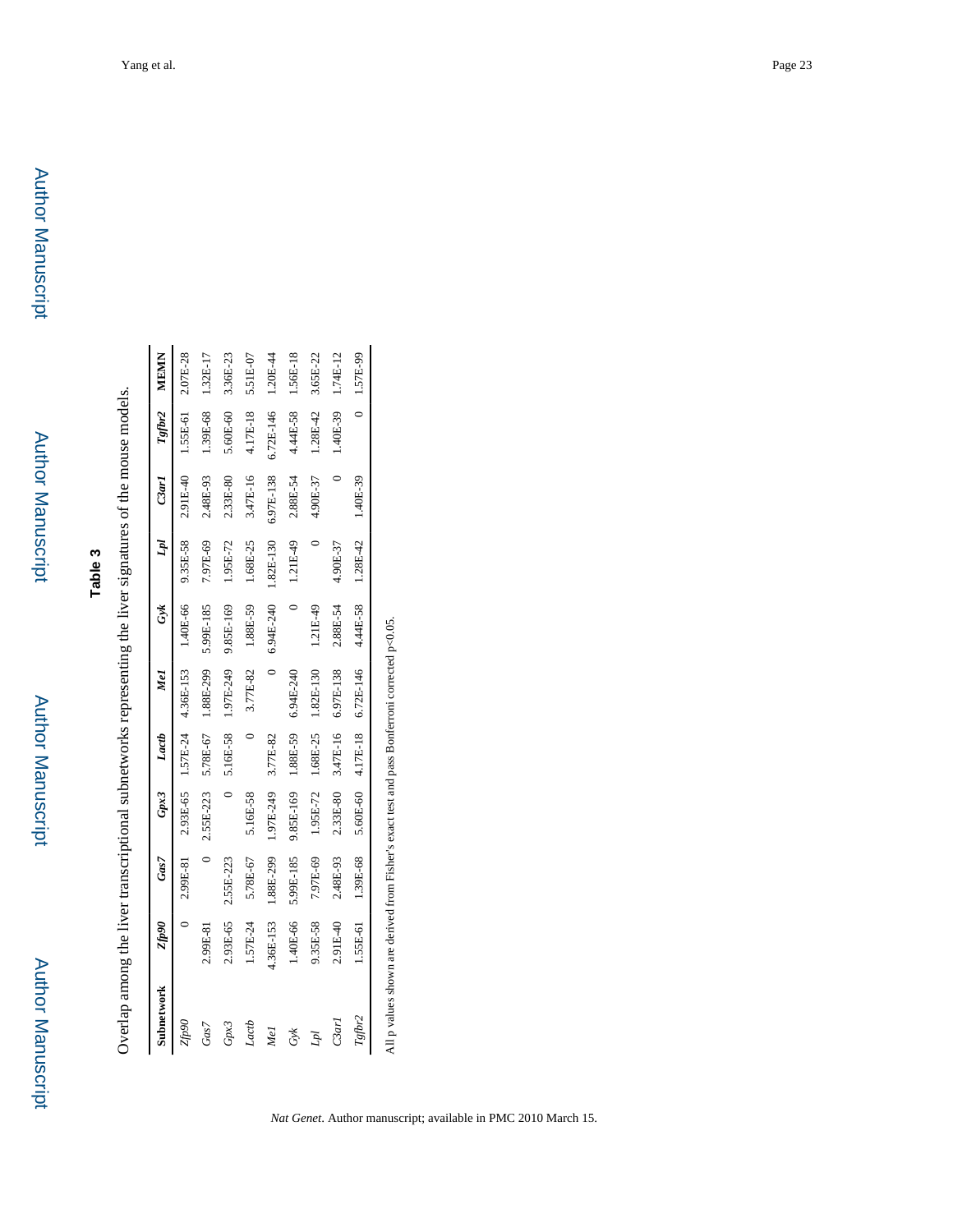# **Table 4**

GO Biological Process Categories enriched in the core subnetwork depicted in Figure 3. GO Biological Process Categories enriched in the core subnetwork depicted in Figure 3.

| <b>GO Biological Process</b>      | $p_{\perp}$ value | Overlap        | GO <sub>Set</sub><br>Size | size<br>Core<br>subnetwork | background |
|-----------------------------------|-------------------|----------------|---------------------------|----------------------------|------------|
| lipid metabolic process           | 4.37E-10          | $\overline{7}$ | 762                       | 637                        | 14882      |
| response to external stimulus     | 5.16E-10          | 89             | 1062                      | 637                        | 14882      |
| cellular lipid metabolic process  | 4.44E-09          | 61             | 645                       | 637                        | 14882      |
| alcohol metabolic process         | 1.09E-08          | 38             | 319                       | 637                        | 14882      |
| steroid metabolic process         | 2.18E-08          | 29             | 209                       | 637                        | 14882      |
| response to wounding              | 5.77E-08          | 65             | 757                       | 637                        | 14882      |
| organic acid metabolic process    | 2.55E-07          | 47             | 495                       | 637                        | 14882      |
| carboxylic acid metabolic process | 4.75E-07          | $\frac{4}{6}$  | 490                       | 637                        | 14882      |
| steroid biosynthetic process      | 6.01E-07          | $\overline{8}$ | 107                       | 637                        | 14882      |
| cholesterol biosynthetic process  | 7.92E-07          |                | ₹                         | 637                        | 14882      |
| sterol biosynthetic process       | 2.18E-06          |                | 45                        | 637                        | 14882      |
| fat cell differentiation          | 3.02E-06          | $\tilde{c}$    | 65                        | 637                        | 14882      |
| sterol metabolic process          | 6.47E-06          | $\frac{6}{1}$  | 102                       | 637                        | 14882      |
| coenzyme metabolic process        | 1.52E-05          | Ξ              | 121                       | 637                        | 14882      |
| cofactor metabolic process        | 2.01E-05          | $\overline{0}$ | 149                       | 637                        | 14882      |

*Nat Genet*. Author manuscript; available in PMC 2010 March 15.

All p values are derived from Fisher's exact test and pass Bonferroni corrected p<0.05. The background for overlapping between gene sets and subnetworks in liver transcriptional network is 14,882 genes<br>included in the whol All p values are derived from Fisher's exact test and pass Bonferroni corrected p<0.05. The background for overlapping between gene sets and subnetworks in liver transcriptional network is 14,882 genes included in the whole network.